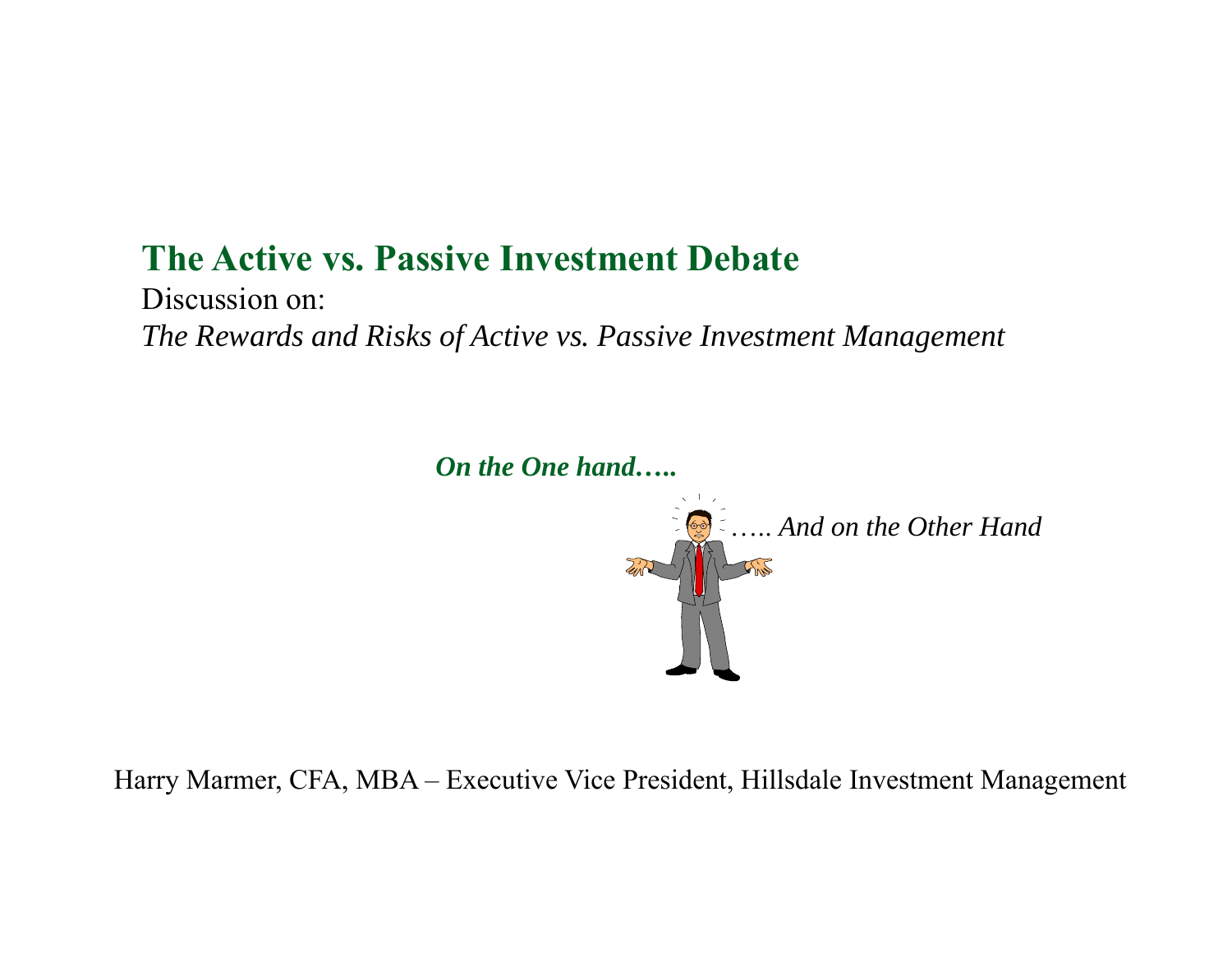# **Agenda**

- $\bullet$ Are Markets Efficient?
- •Can Managers Add Value?
- •Where is Active Management Going?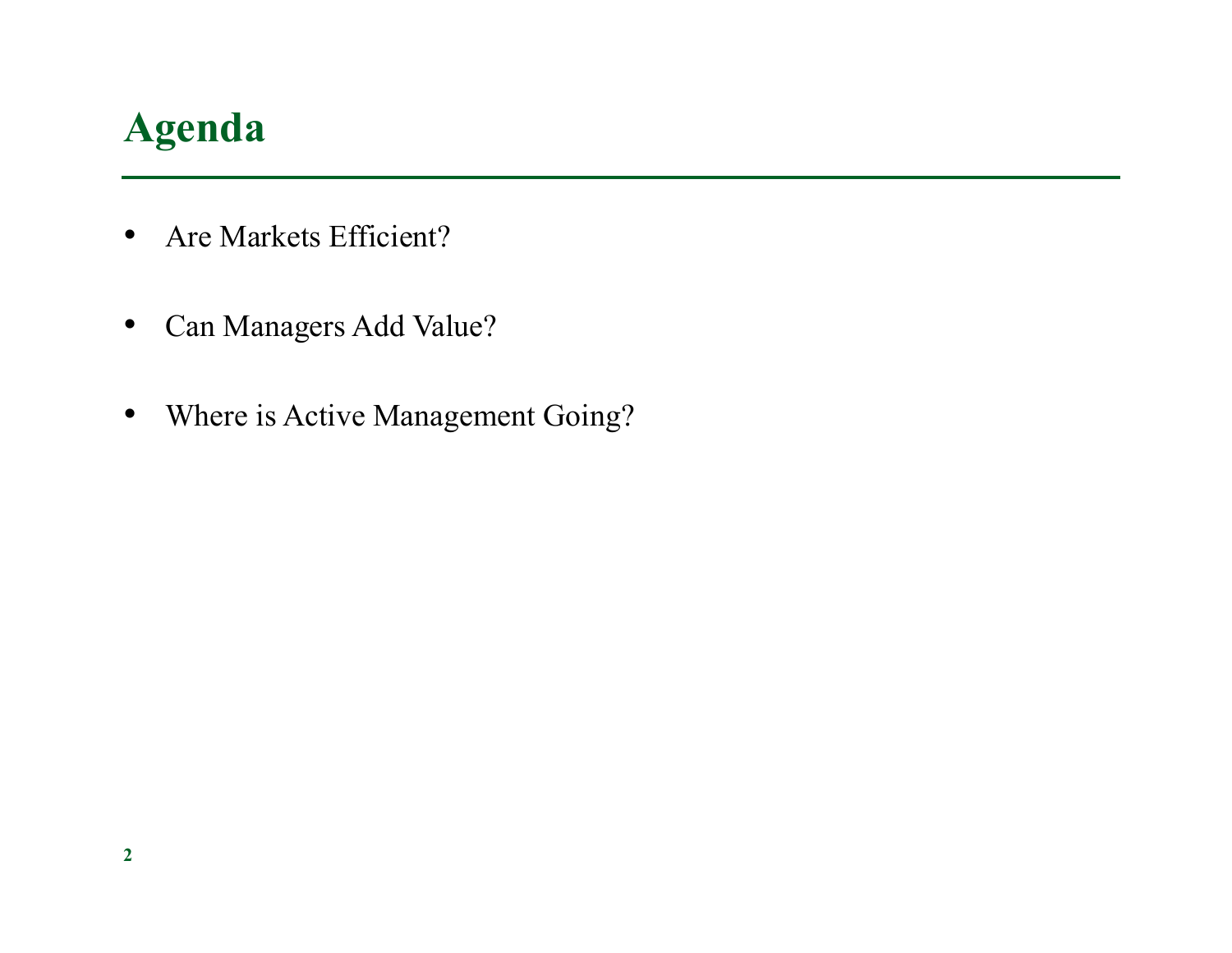# **Definitions**

#### **Passive (Index) Management**

#### **Two Meanings**

- **Security Selection**:
	- Match performance of an asset class index such as the S&P/TSX Composite Index
- **Asset Mix**:
	- Match performance of a policy mix (such as 50% stocks/50% bonds)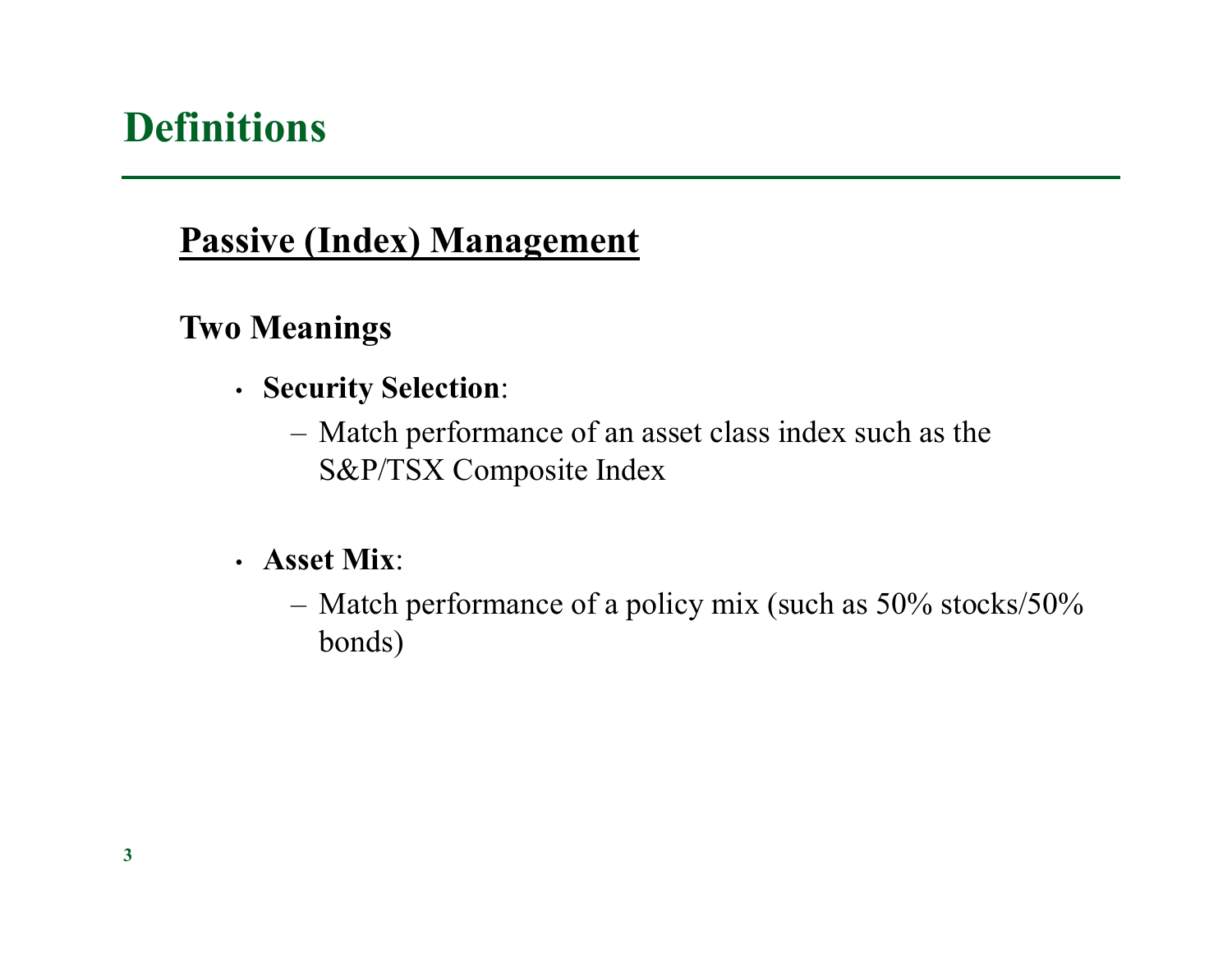# **Definitions**

#### **Active Management**

#### **Two Strategies**

- **Market Timing**:
	- Timing asset class exposure to earn a return that exceeds the return available by maintaining a constant asset mix (for e.g. 50% stocks/50% bonds)
- **Security Selection**:
	- Selecting securities to earn a return that exceeds the return available from investing in an index such as the S&P/TSX Composite Index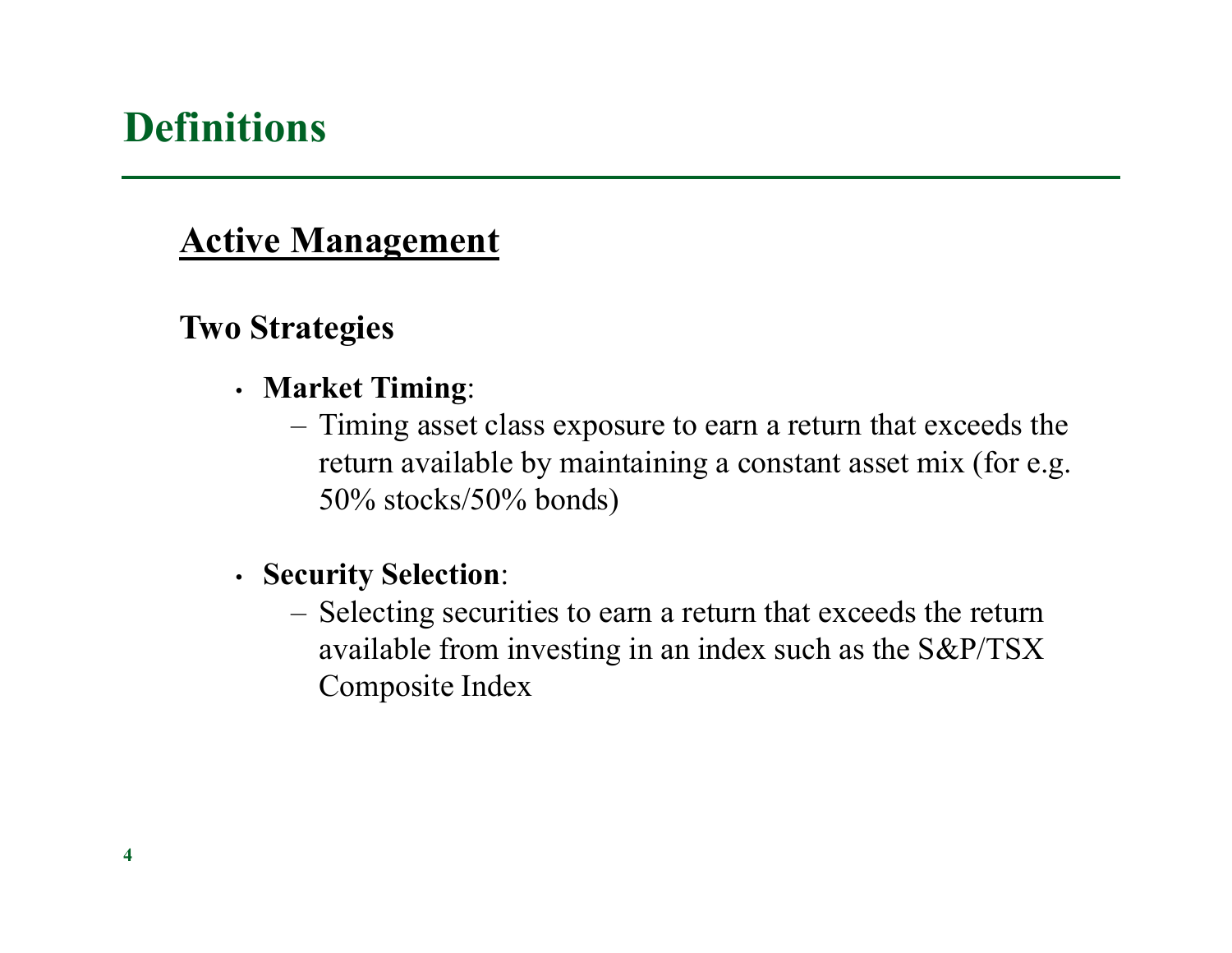#### **Market Timing Track Record – Low Odds Strategy**

North American Value Added Experience



**<sup>5</sup>**Source: The Portable Pension Fiduciary: A Handbook for Better Pension Fund Management (Toronto: Benefits Canada, 1997 page 62) , by John Ilkiw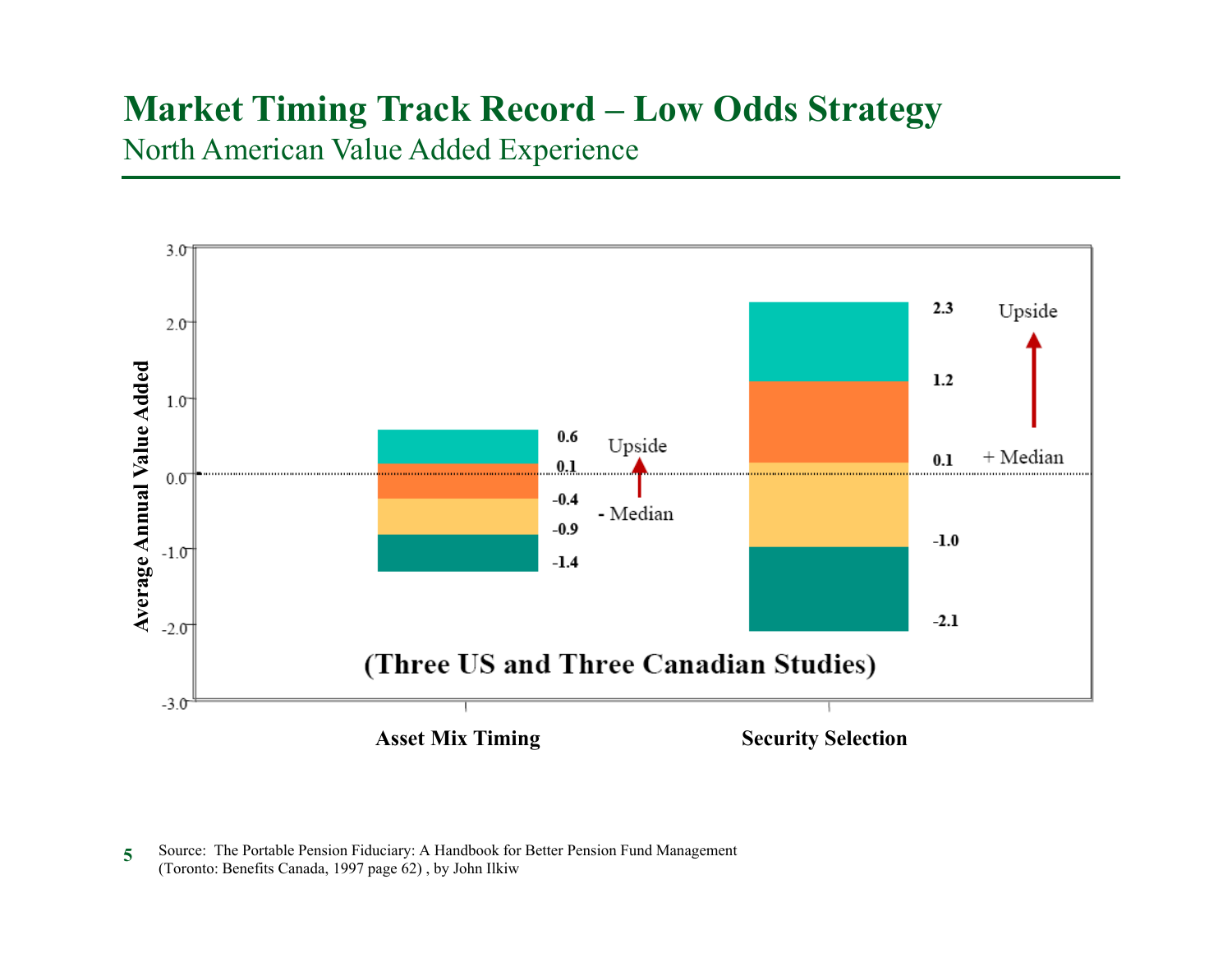*"Historical Analysis Indicates You Must Be Right At Least 2/3 of the Time\**

- A. Bull markets last longer than Bear markets
- B. Stocks go up more over time than go down
- C. Most upward performance occurs in unpredictable spurts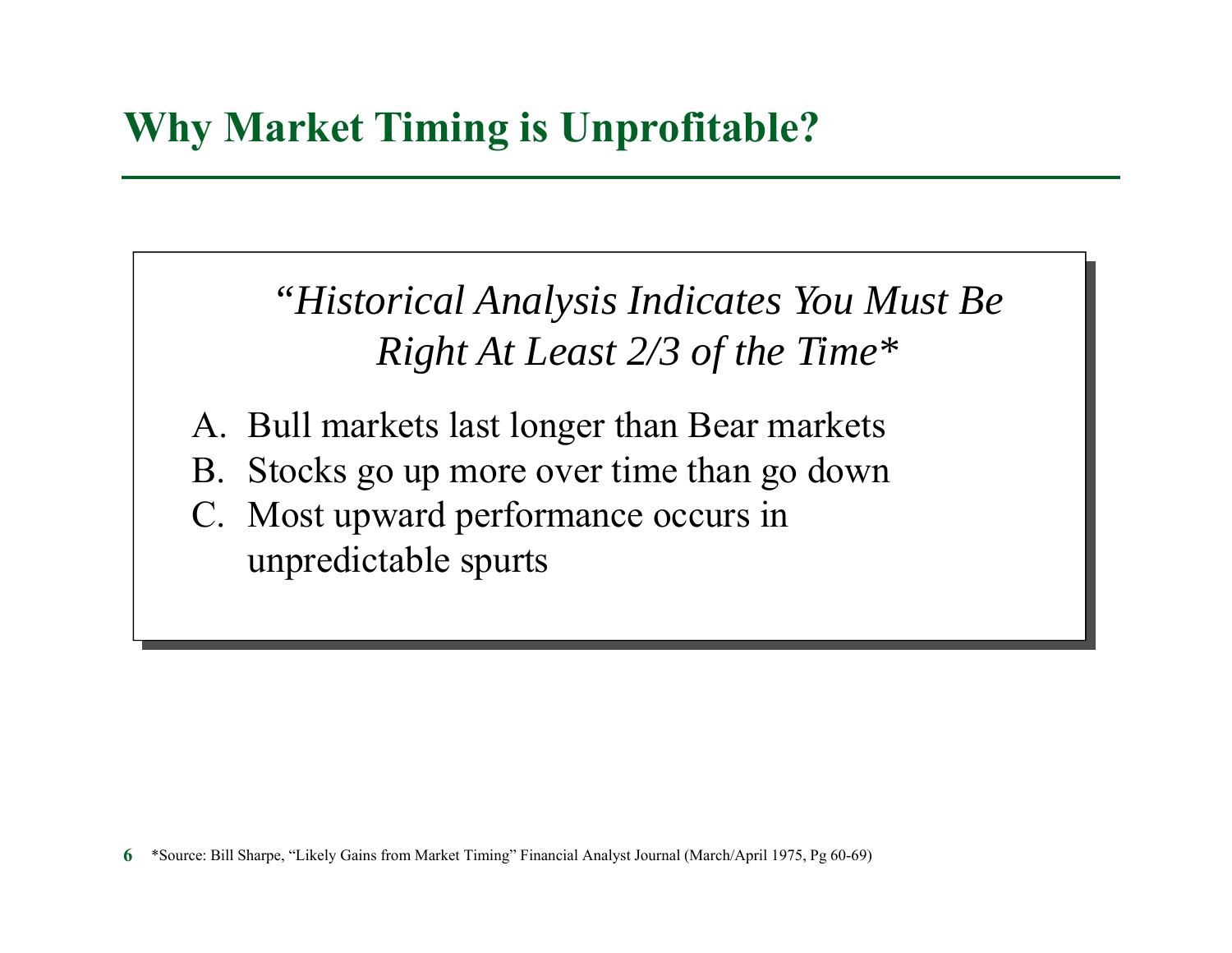**Active vs. Passive Investment Management**

# **Security Selection**

**Issues to Consider**:

### **Philosophical**



Is the Market Efficient?





Can Active Managers "Beat the Market?"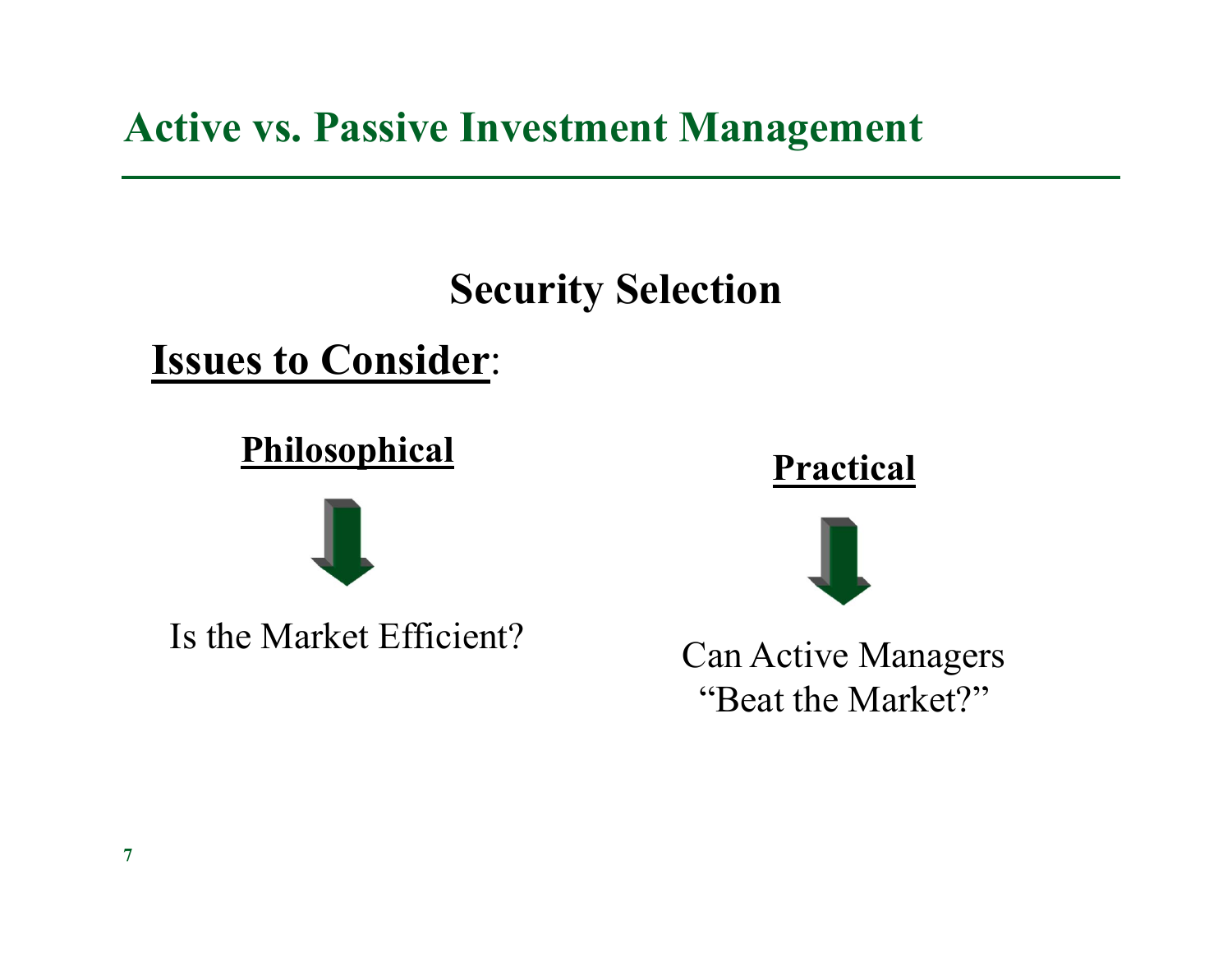Eugene Fama (1965) Efficient Market  $=$ Securities Reflect All Available Information

# **What Does This Mean?**

- 1. Investors Earn Returns Commensurate with Risk, ie., No Free Lunch
- 2. Various Forms of Theory:
	- W Weak
	- $\blacksquare$ Semi-Strong
	- $\blacksquare$ Strong

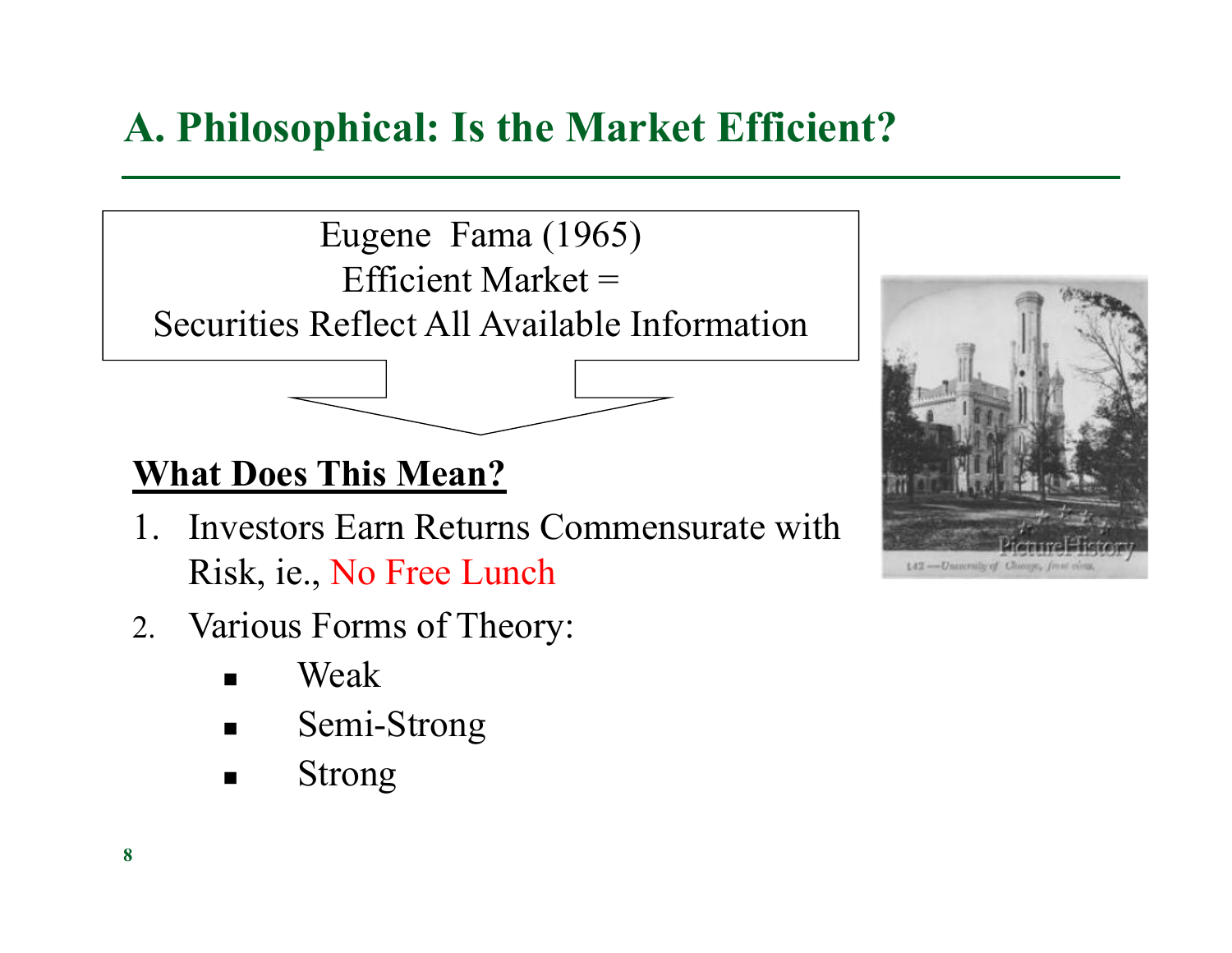#### **Weak Form**

A security's price reflects all the information contained in the historic price record. Past prices cannot provide information of any value in helping to determine future prices.

#### **Semi Strong Form**

At any given time, all relevant public information is fully reflected in the security's price.

#### **Strong Form**

All public and private information is fully reflected in the security's price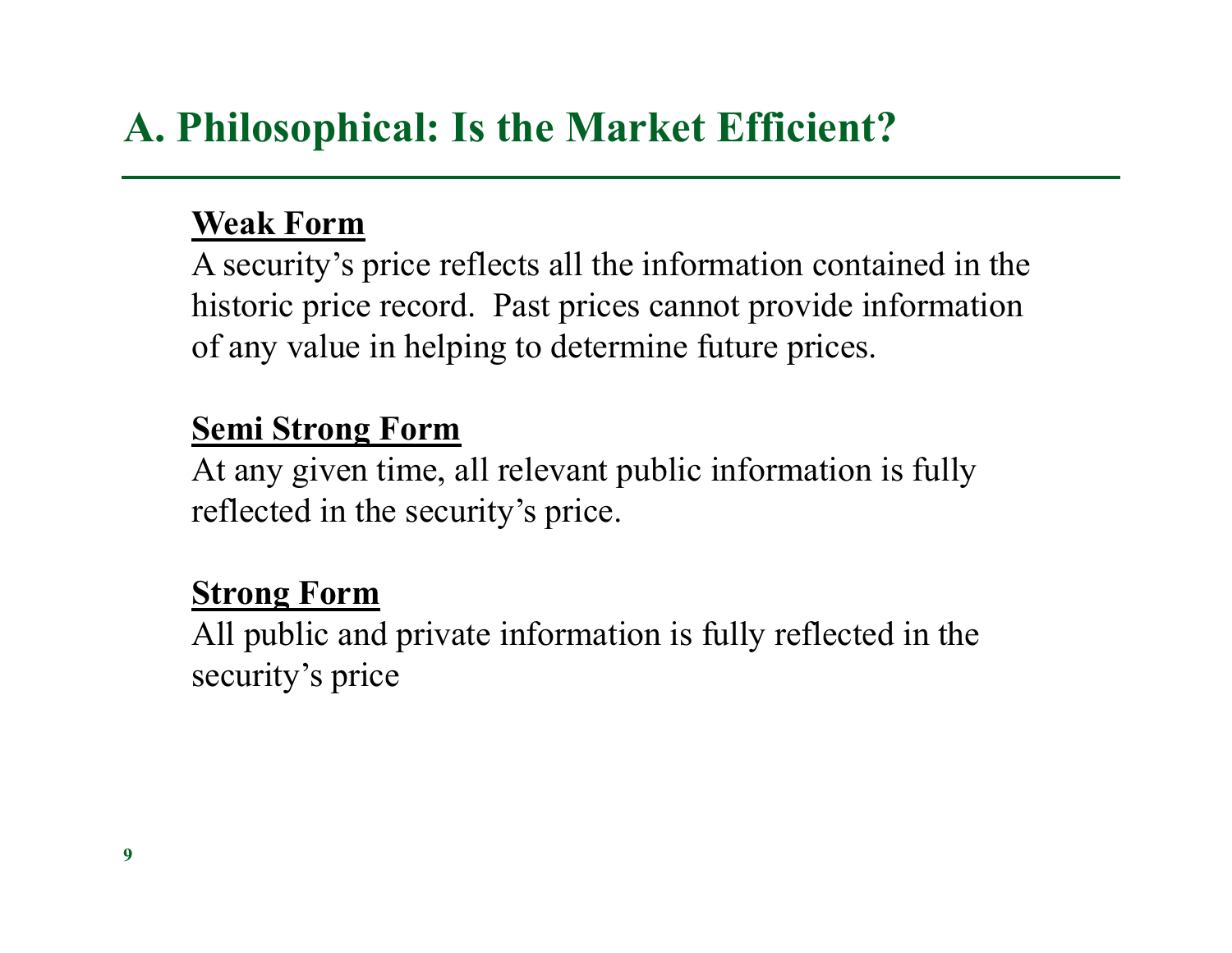### **So…What Do Academics Think?**

**1960 – 1970's** 



# **Markets Are Efficient Except to Some Degree in the Strong Form**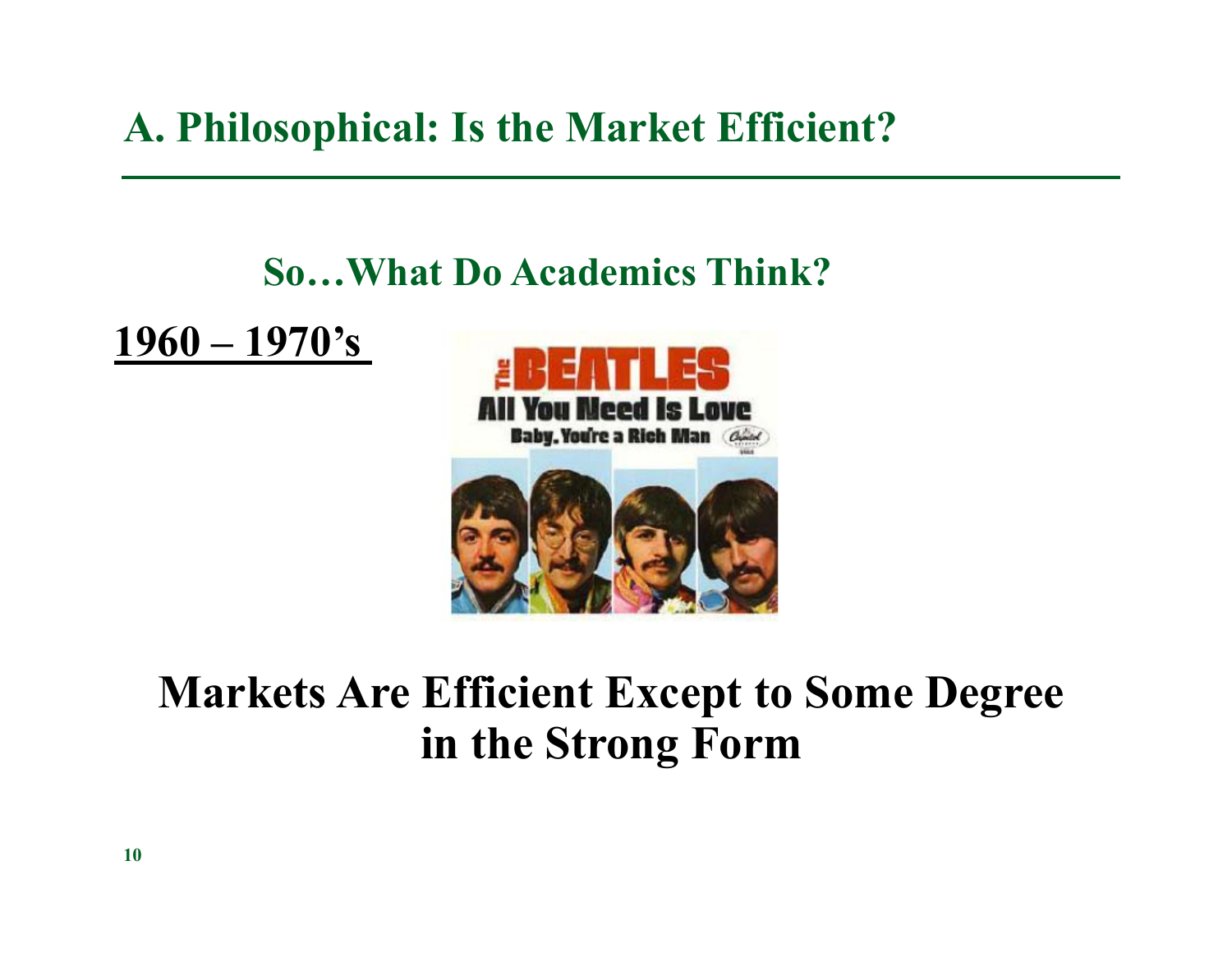

#### **1980's**

Computers & Databases led us to:

- Small Firm Effect
- Weekend and Monday Effect
- January Effect
- **Low P/E Effect**
- Low P/Book Effect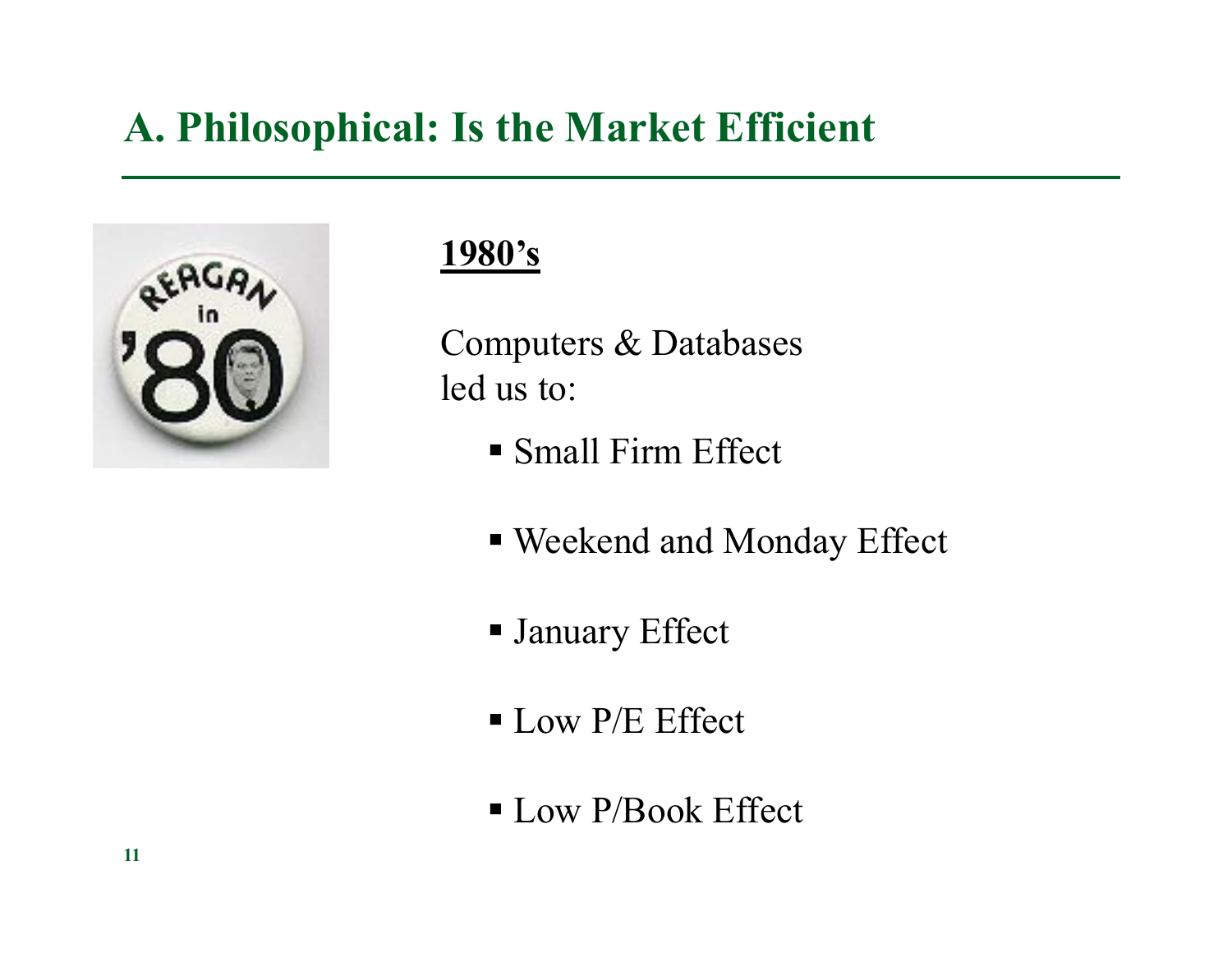

# **1990's : 3 Views**

- 1. Markets ARE Efficient
	- –Data Mining
	- Fees
	- Risk
- - –Technical Trading Patterns
	- Chaos
	- A.I., Neural Net
	- –TAA – Forecast Returns (Fama)
- 2. Markets are NOT Efficient 3. Bounded Market Efficiency
	- Professional vs. Noise Traders (ie, Banks, Individuals, the Herd)
	- Fads, Bubbles, etc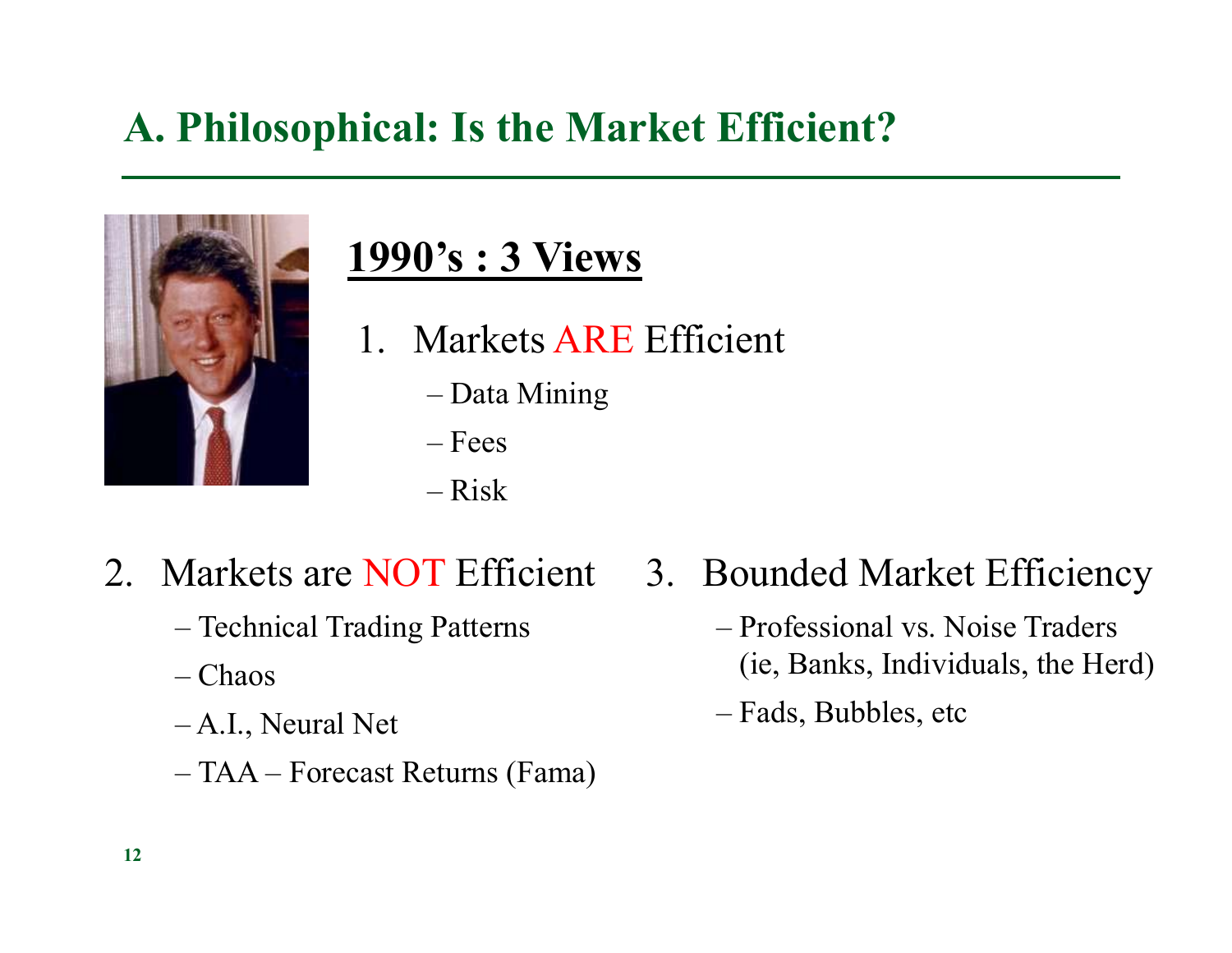# **The Market is Efficient?**

#### **Postwar Movements in S&P Index and Their Causes\***

|                | <b>Date</b>     | <b>Percentage Change</b> | <b>New York Times Explanation</b>                                                             |
|----------------|-----------------|--------------------------|-----------------------------------------------------------------------------------------------|
|                | 19-Oct-87       | $-20.47%$                | Worry over dollar decline and trade deficit; Fear of US not supporting dollar                 |
| $\overline{c}$ | 21-Oct-87       | 9.10%                    | Interest rates continue to fall; deficit talks in Washington; bargain hunting                 |
| 3              | $29-Sep-08$     | $-8.80%$                 | Congress Votes against Wall Street bailout package                                            |
| 4              | 26-Oct-87       | $-8.28%$                 | Fear of budget deficits; margin calls; reaction to falling stocks                             |
| 5              | $3-Sep-46$      | $-6.73%$                 | " No basic reason for the assault on prices"                                                  |
| 6              | 28-May-62       | $-6.68%$                 | Kenndy forces rollback of steel price hike                                                    |
| 7              | 26-Sep-55       | $-6.62%$                 | Eisenhower suffers heart attack                                                               |
| 8              | $26$ -Jun- $50$ | $-5.38%$                 | Outbreak of Korean War                                                                        |
| 9              | 20-Oct-87       | 5.33%                    | Investors looking for "quality stocks"                                                        |
| 10             | $9-Sep-46$      | $-5.24%$                 | Labor unrest in maritime and trucking                                                         |
| 11             | 16-Oct-87       | $-5.16%$                 | Fear of trade deficit; fear of higher interest rates; tension with Iran                       |
| 12             | 27-May-70       | 5.02%                    | Rumours of change in economic policy. "the stock surge happened for no fundamental reason"    |
| 13             | $11-Sep-86$     | $-4.81%$                 | Foreign governments refuse to lower interest rates; crackdown on triple watching announced    |
| 14             | 17-Aug-82       | 4.76%                    | Interest rate declines                                                                        |
| 15             | 29-May-62       | 4.65%                    | Optimistic brokerage letters; institutional and corporate buying; suggestions of tax cut      |
|                | ÷               | ÷                        | ÷                                                                                             |
| 49             | 30-Nov-82       | 3.23%                    | "analysts were at a loss to explain why the Dow jumped so dramatically in the last two hours" |
| 50             | 24-Oct-62       | 3.22%                    | Khrushchev promises no rash decisions on Cuban Missile Crisis; calls for US-Soviet summit     |

#### **Less than 25% of Major Moves can be Attributed to a Specific World Political or Economic Event\*\***

\*Source: Hillsdale Investment Management Inc.

\*Source: NBER Working Paper No. 2538, "What Moves Stock Prices?", by David Cutler, James Poterba, and Lawrence Summers, March 1988. In "Events That Shook The Market", Roy C. Fair found that "many large stock price changes have no events associated with them" , Page 713, Journal of Business 2002 \*\*Source: Page 217, Chapter 13, World Events That Impact Financial Markets, "Stocks for the Long Run", Jeremy J. Siegel,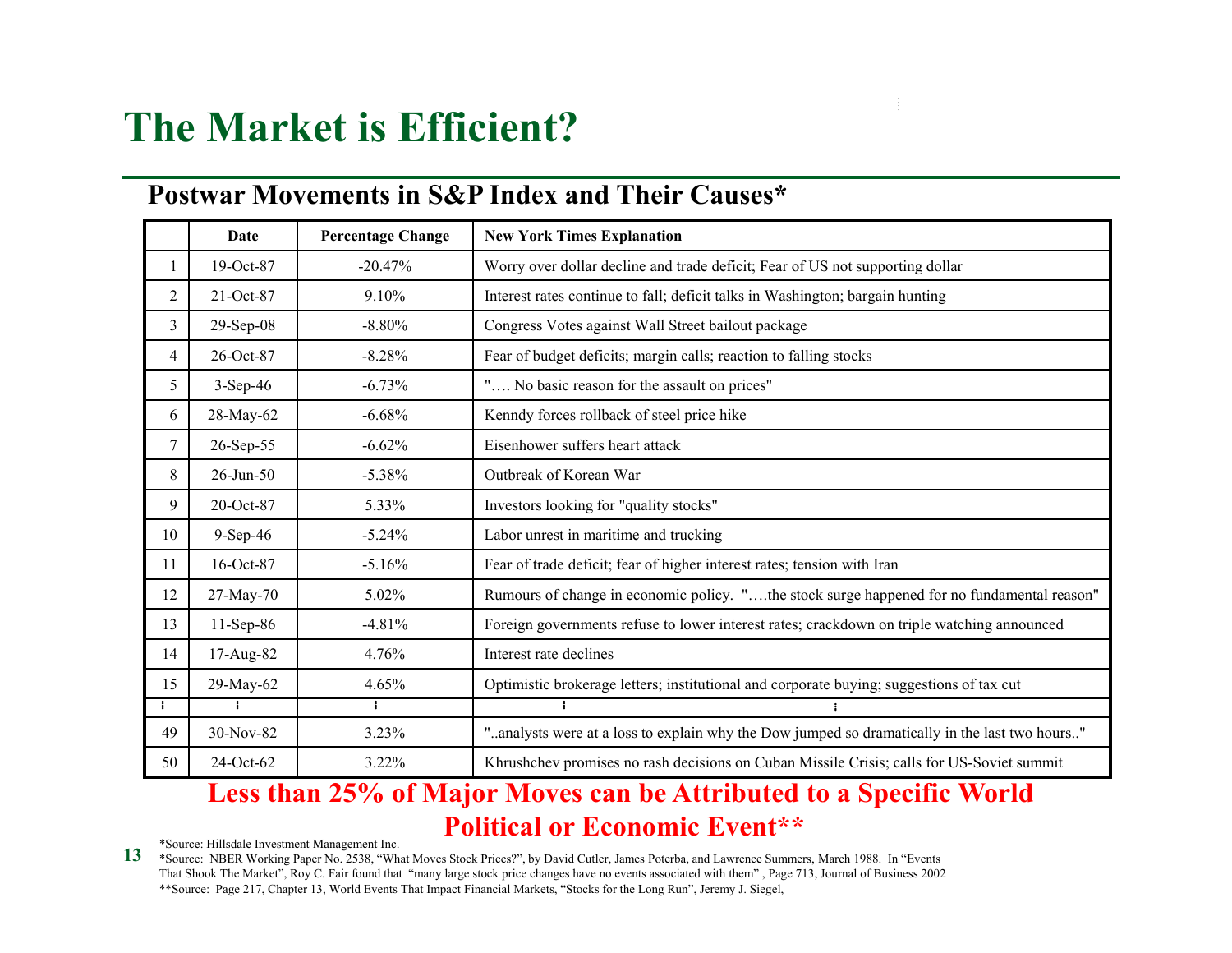# **B. Can Active Managers "Beat the Market"**

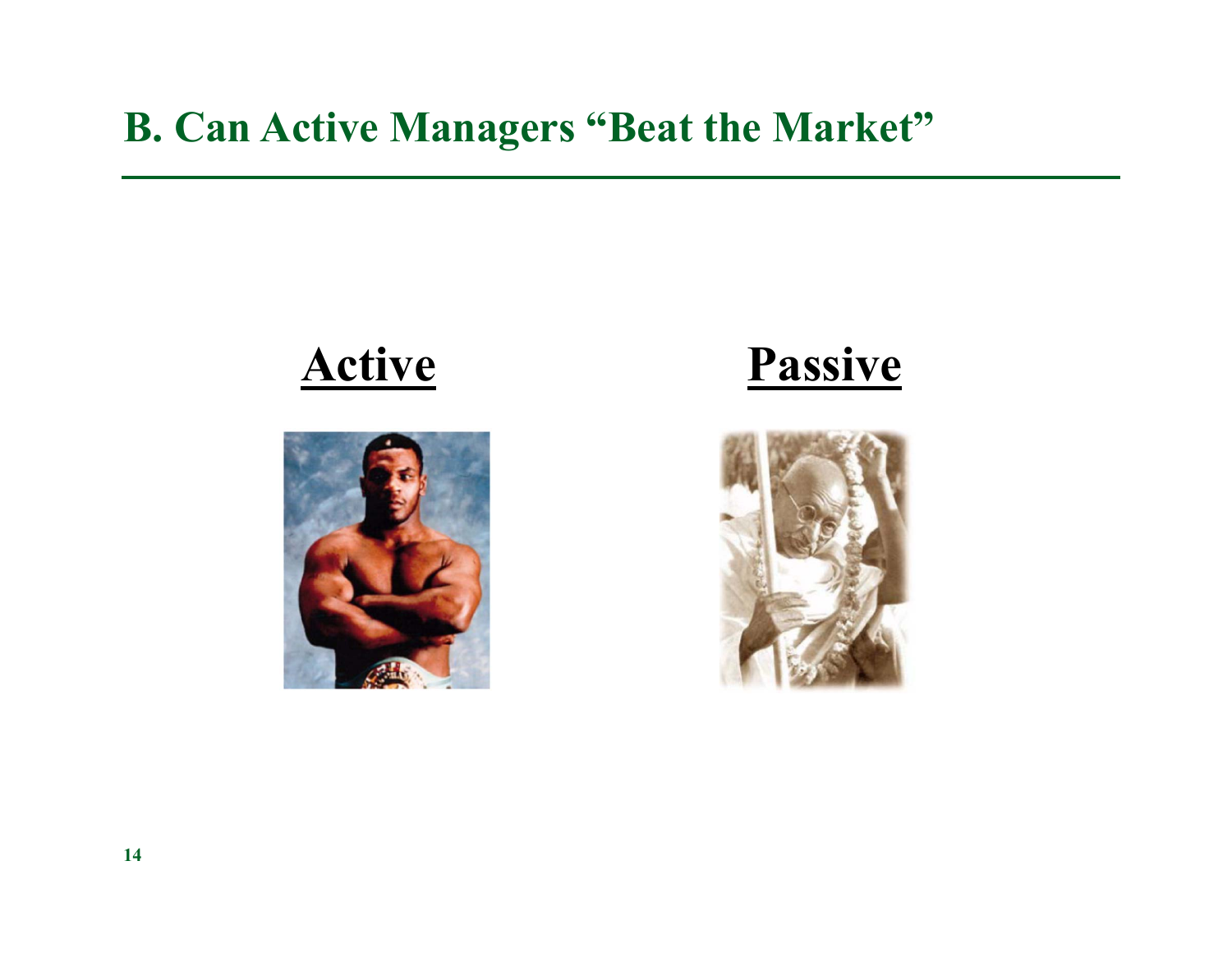#### **The Secret Formula of Active Investment Management**



*Information Ratio = (Excess Return)/(Tracking Error) Tracking Error = Standard Deviation of Excess Return*

**15**Source: *Active Portfolio Management*, by R. Grinold & R. Kahn, McGraw Hill, New York, NY, 2000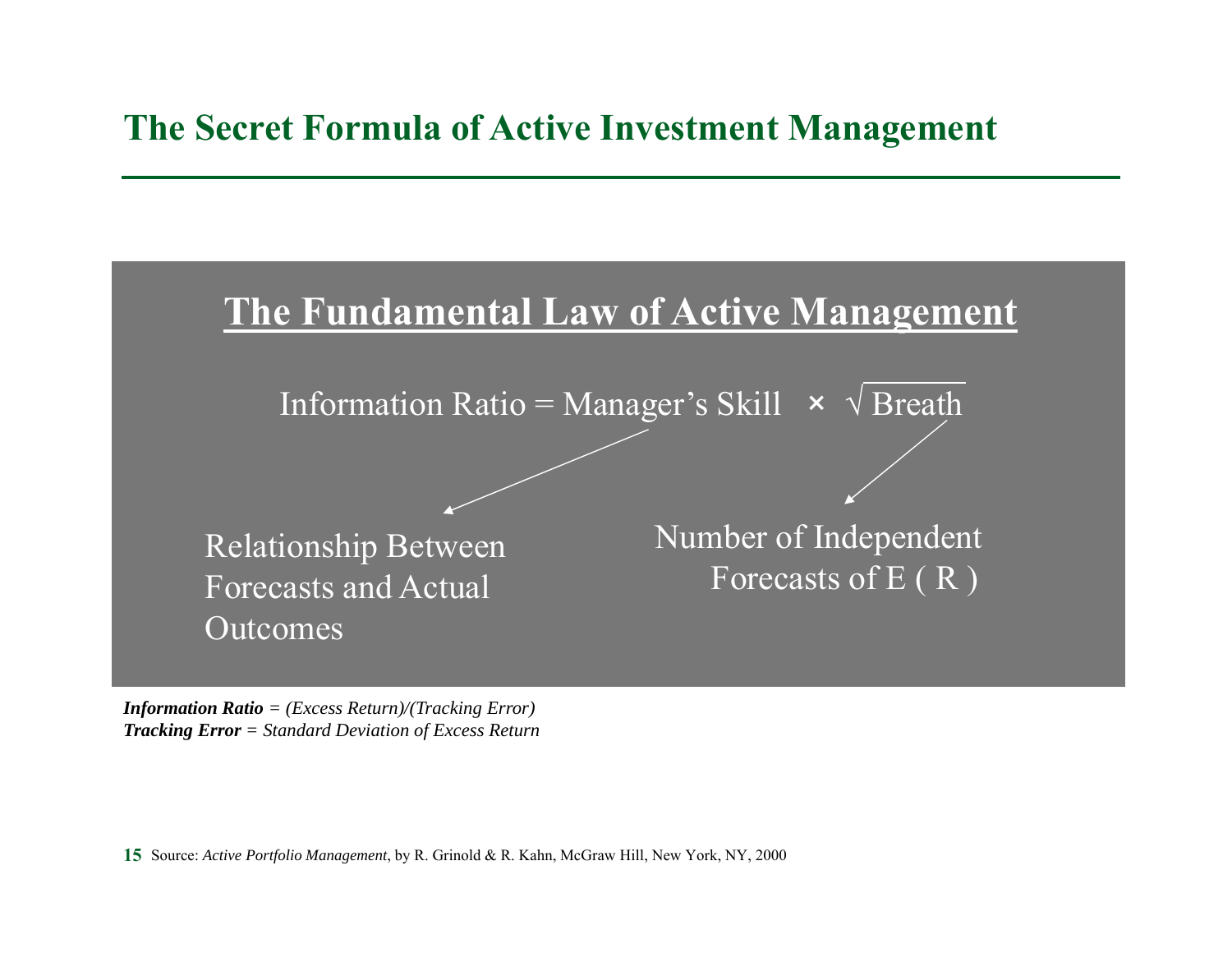# **In Other Words, Smart Managers Count Cards**

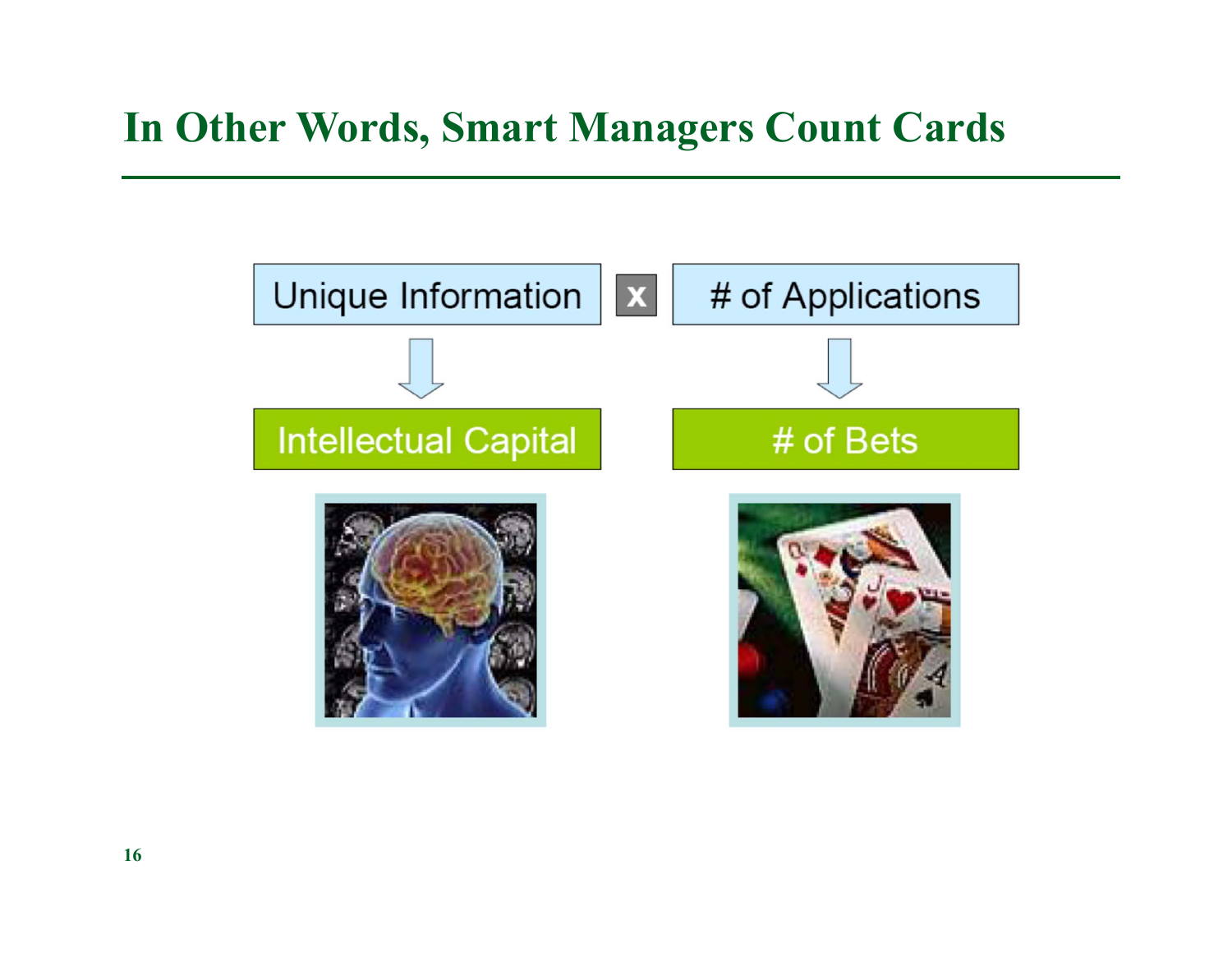### **Let's Review If There are Smart Managers and if They Can Count Cards**

- Cdn Fixed Income
- Cdn Equity
- U.S. Large Cap
- U.S. Small Cap
- Global Equity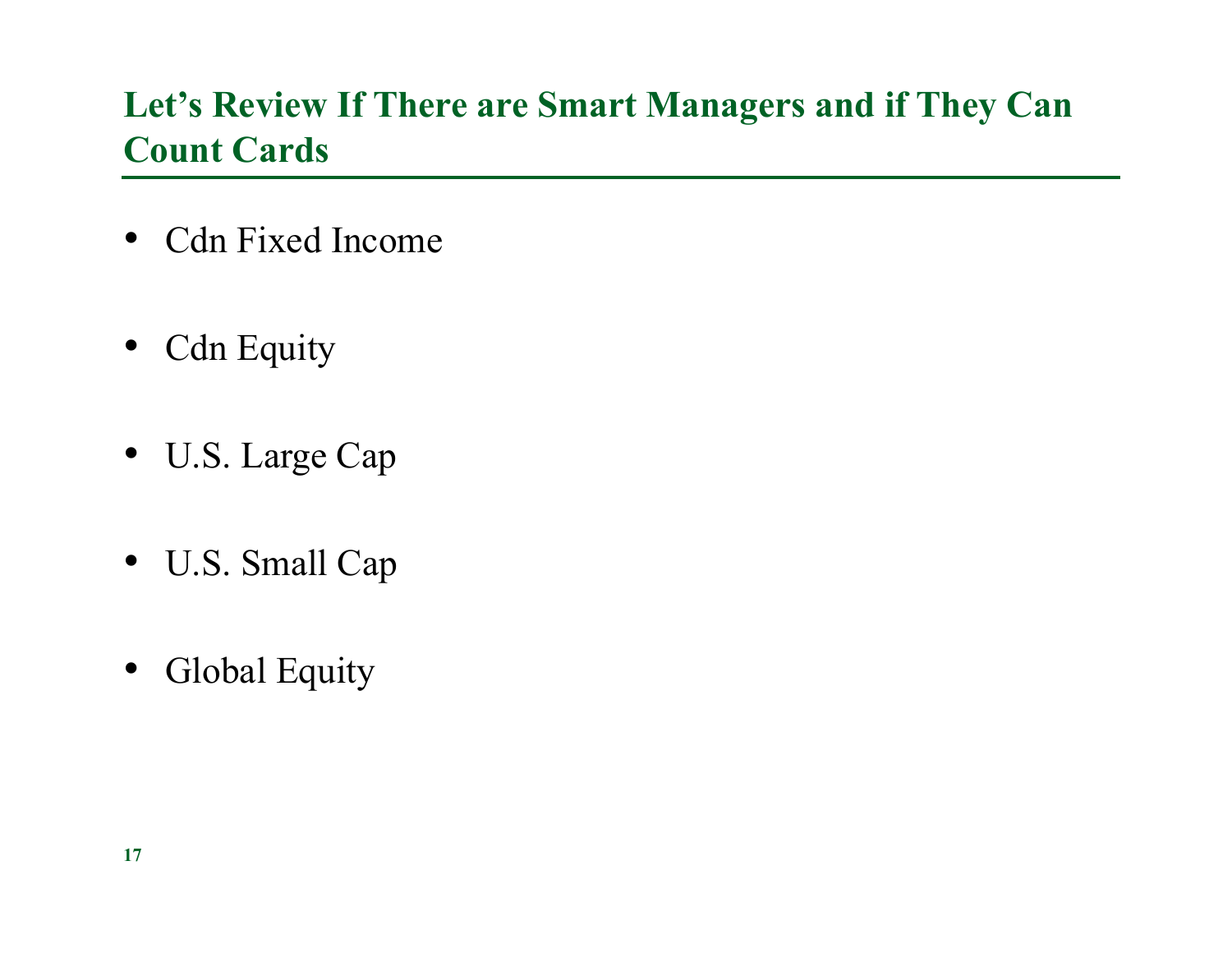# **How Have Active Canadian Bond Managers Faired?**

**Annual Excess Returns (%) of 1st Quartile, Median and 3rd Quartile Managers vs. Scotia Capital Universe**

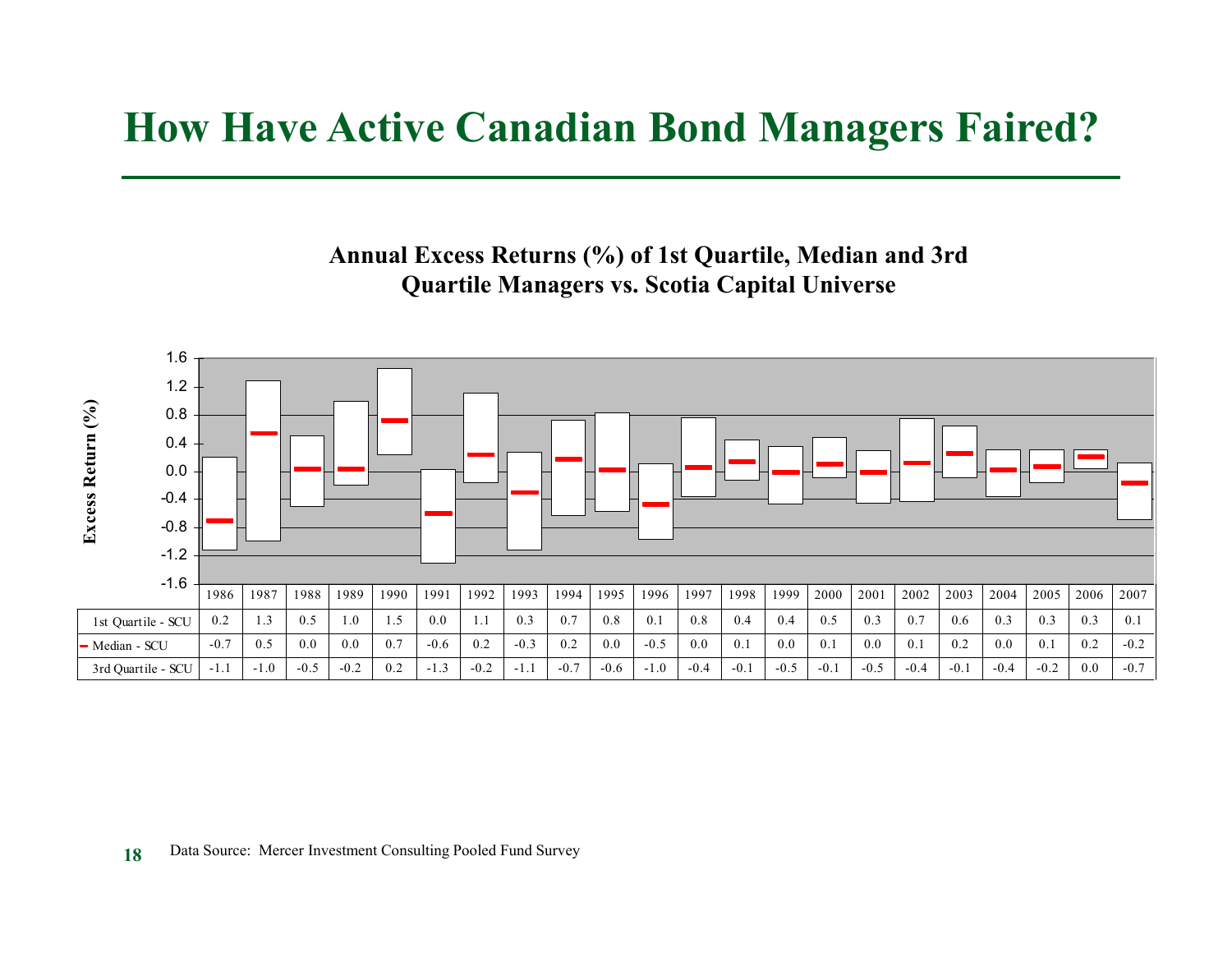# **Tough to Sell Active Canadian Fixed Income**

**Annual Spread (%) Between Canadian Fixed Income Managers: 1st Quartile vs. Median and 3rd Quartile vs. Median**

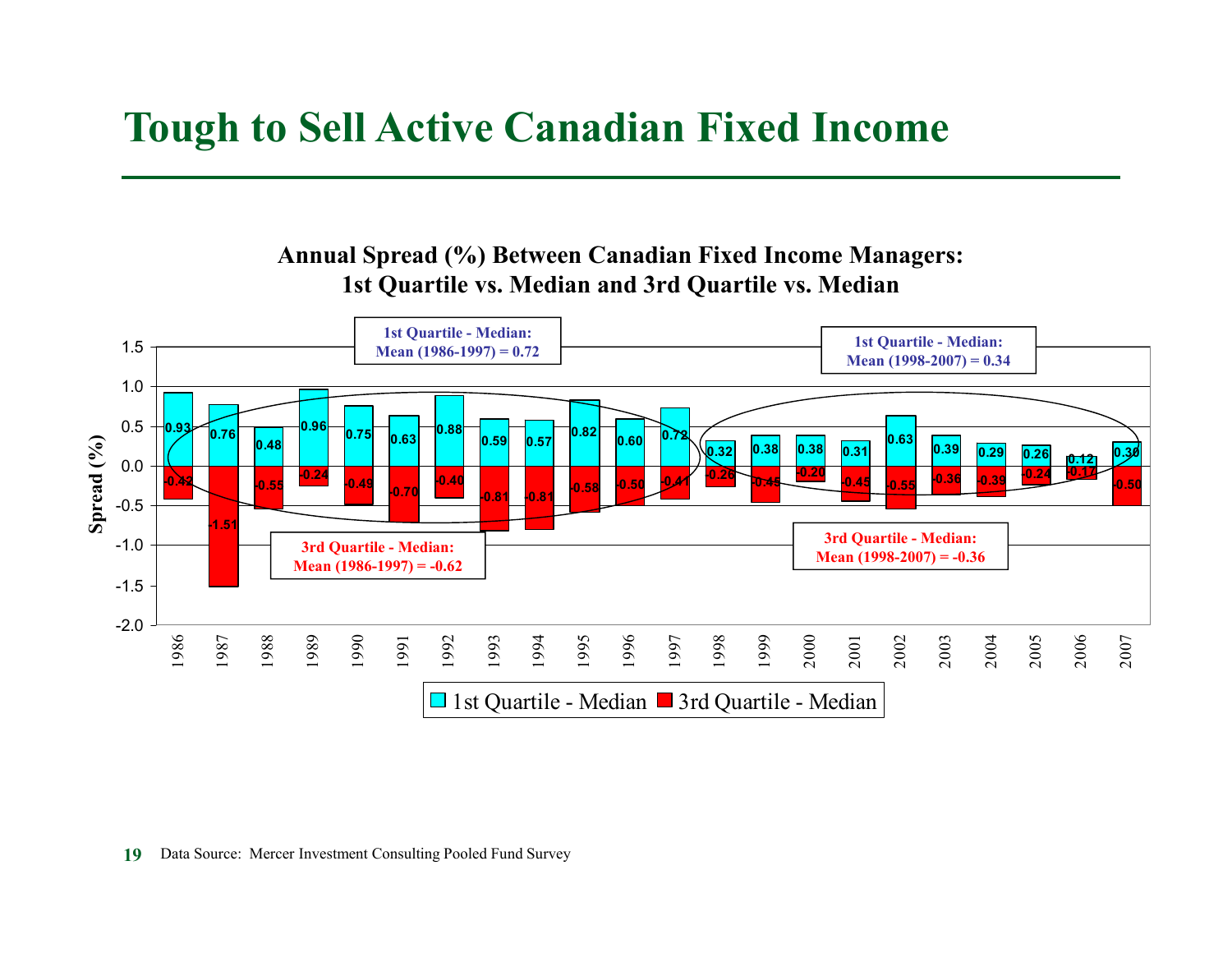#### **Why is the Canadian Bond Market so Tough to Beat?**

- $\bullet$ What Unique Information do Managers Have on Interest Rates?
- •How Many Times Can They Apply These Forecasts?
- $\bullet$ • How Do You Beat The Bond Market?
	- "Call" on Interest Rates
	- Spreads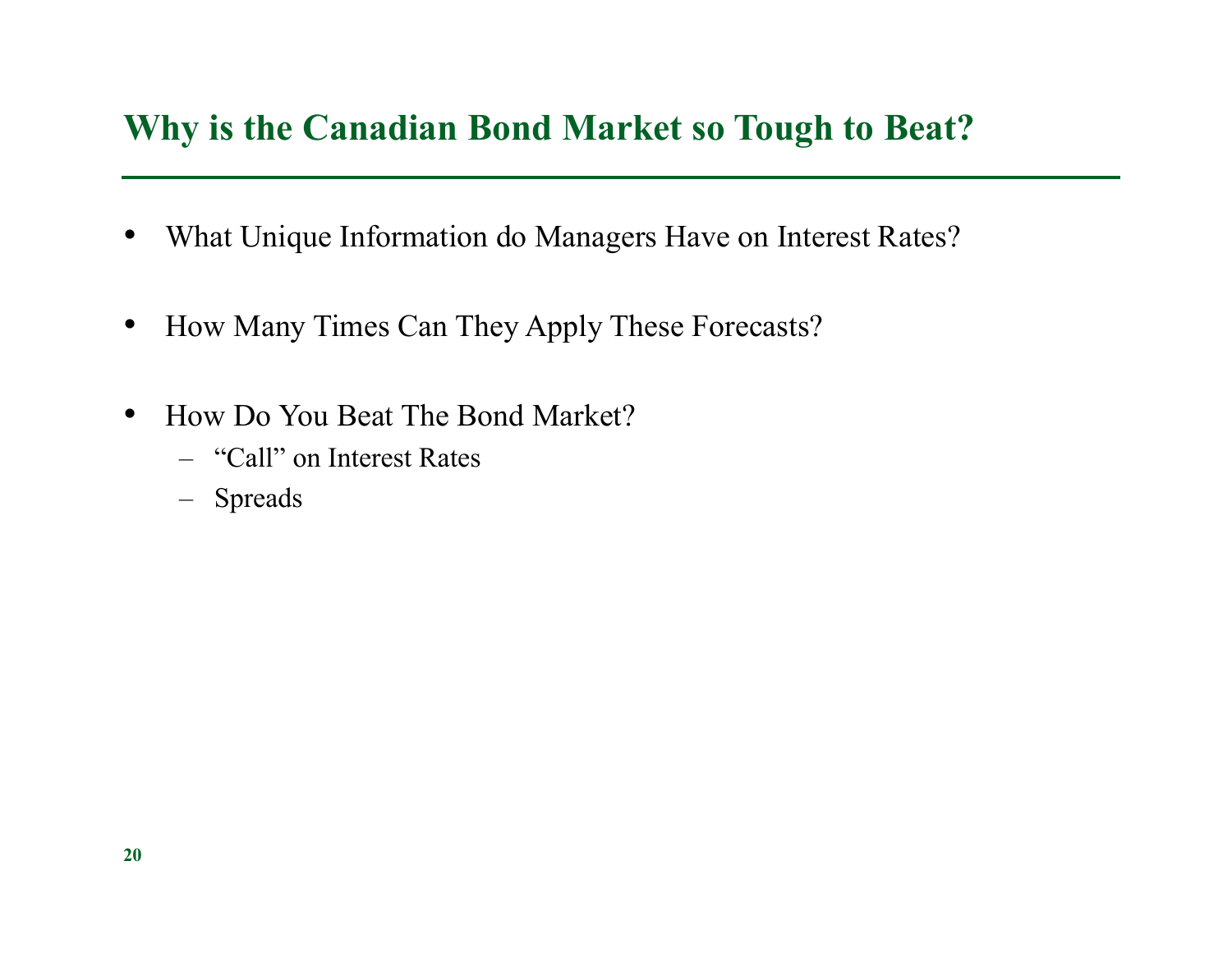### **How Have Canadian Equity Managers Faired?**

#### **Annual Excess Returns (%) of 1st Quartile, Median and 3rd Quartile Managers vs. S&P/TSX Composite**



| <b>Statistics</b> |                                                |                                            |                                                |  |
|-------------------|------------------------------------------------|--------------------------------------------|------------------------------------------------|--|
|                   | 1st Quartile -<br><b>S&amp;P/TSX Composite</b> | $Median -$<br><b>S&amp;P/TSX Composite</b> | 3rd Ouartile -<br><b>S&amp;P/TSX Composite</b> |  |
| Mean              | 5.9                                            | 2.1                                        | $-1.9$                                         |  |
| <b>Median</b>     | 4.0                                            | 0.9                                        | $-1.5$                                         |  |
| <b>Stdev</b>      | 5.7                                            | 4.8                                        | 5.4                                            |  |
| <b>High</b>       | 20.4                                           | 12.7                                       | 5.6                                            |  |
| Low               | $-0.8$                                         | $-6.1$                                     | $-19.2$                                        |  |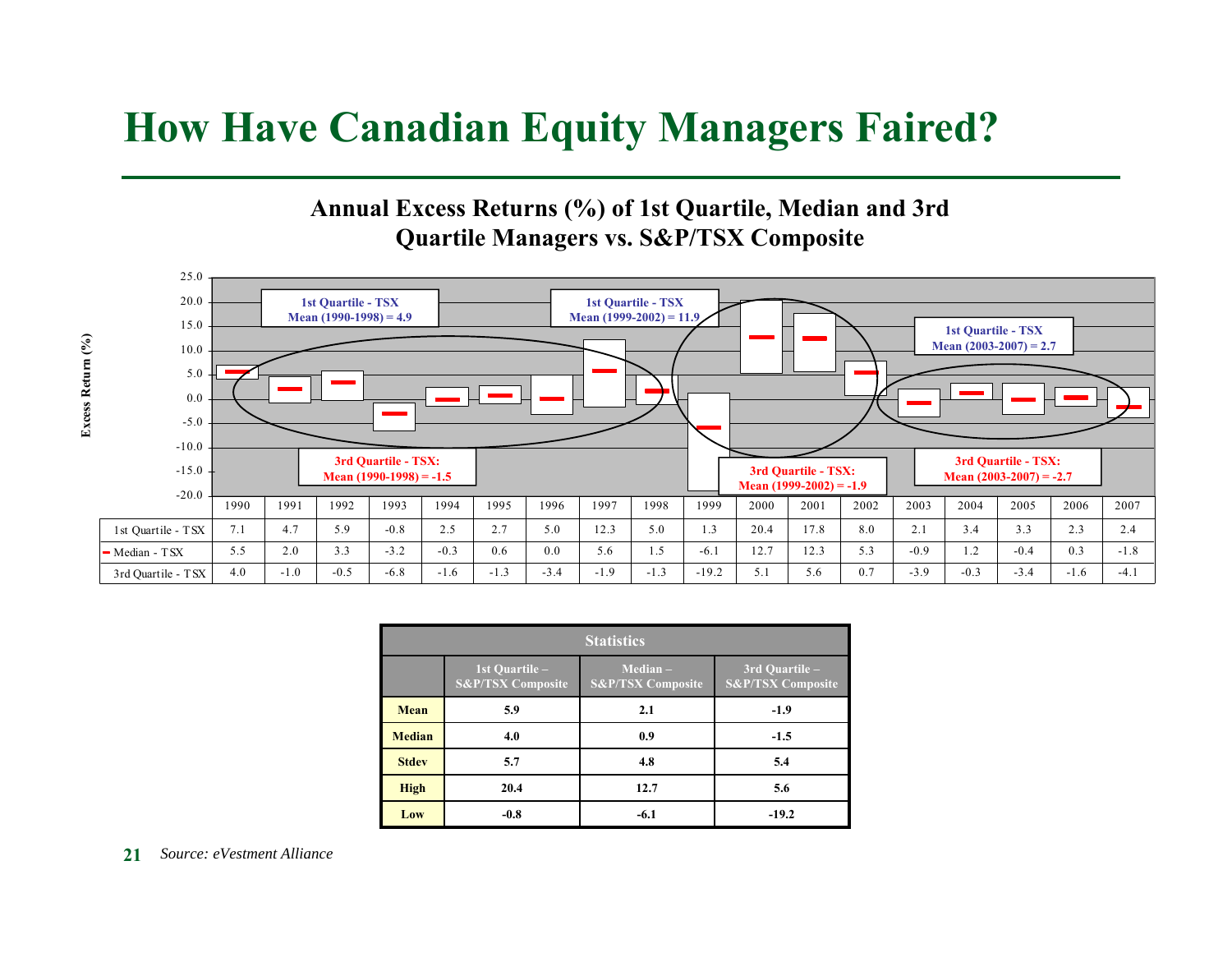#### **How Have Canadian Small Cap Equity Managers Faired?**

#### **Annual Excess Returns (%) of 1st Quartile, Median and 3rd Quartile Managers vs. S&P/TSX Small Cap Index**



| <b>Statistics</b> |                                                |                                            |                                                |  |
|-------------------|------------------------------------------------|--------------------------------------------|------------------------------------------------|--|
|                   | 1st Ouartile -<br><b>S&amp;P/TSX Small Cap</b> | $Median -$<br><b>S&amp;P/TSX Small Cap</b> | 3rd Ouartile -<br><b>S&amp;P/TSX Small Cap</b> |  |
| Mean              | 12.3                                           | 6.1                                        | 0.6                                            |  |
| <b>Median</b>     | 14.1                                           | 8.0                                        | 2.1                                            |  |
| <b>Stdev</b>      | 7.3                                            | 6.3                                        | 6.3                                            |  |
| <b>High</b>       | 22.2                                           | 15.2                                       | 8.5                                            |  |
| Low               | $-3.8$                                         | $-9.0$                                     | $-13.4$                                        |  |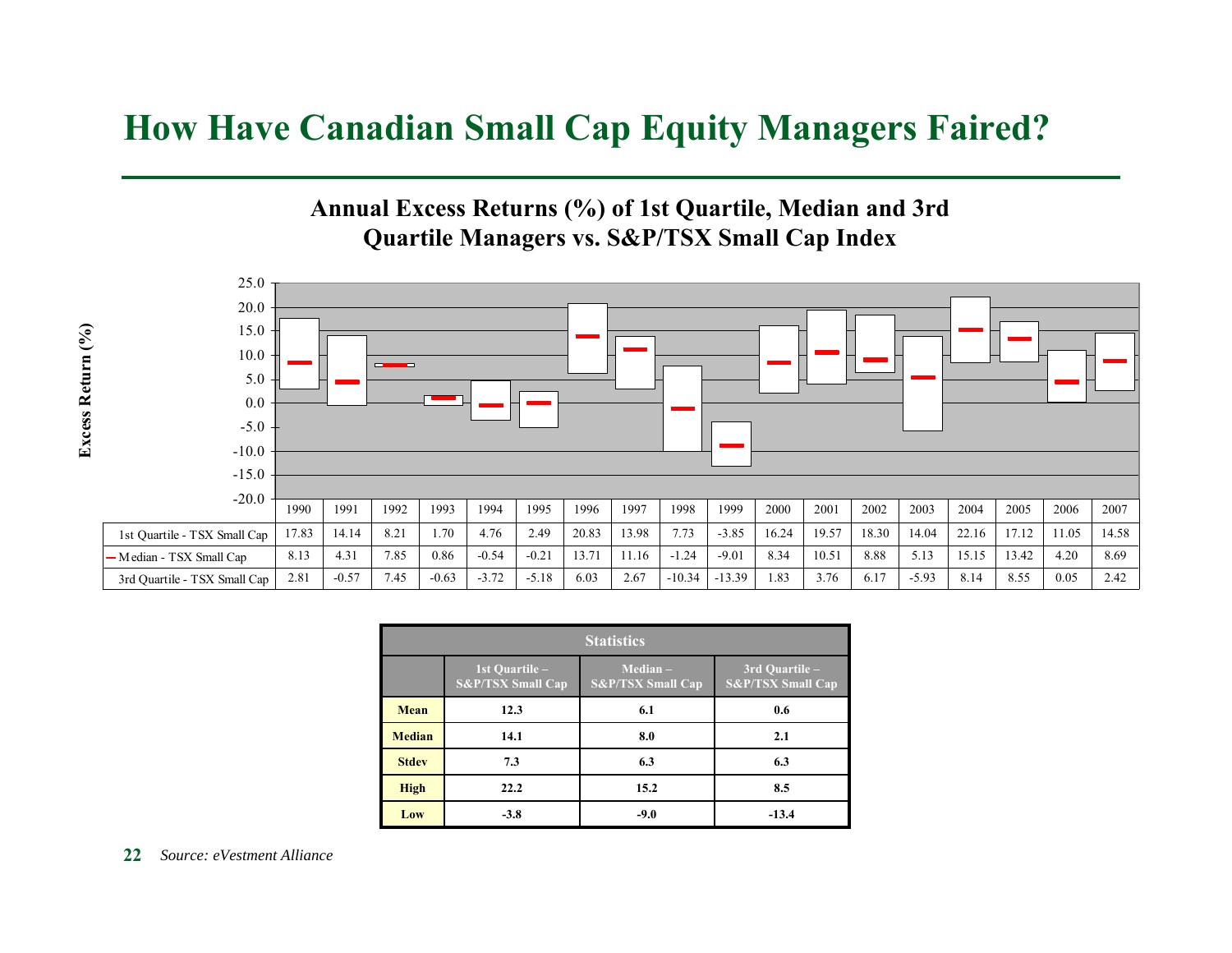#### **How Have U.S. Equity Managers Faired?**

#### **Annual Excess Returns (%) of 1st Quartile, Median and 3rd Quartile Managers vs. S&P 500 Index**



| <b>Statistics</b> |                                      |                                  |                                      |  |
|-------------------|--------------------------------------|----------------------------------|--------------------------------------|--|
|                   | 1st Quartile –<br><b>S&amp;P 500</b> | $Median -$<br><b>S&amp;P 500</b> | 3rd Quartile -<br><b>S&amp;P 500</b> |  |
| Mean              | 6.2                                  | 1.2                              | $-3.6$                               |  |
| <b>Median</b>     | 5.3                                  | 1.4                              | $-2.6$                               |  |
| <b>Stdev</b>      | 4.4                                  | 2.9                              | 3.6                                  |  |
| <b>High</b>       | 19.1                                 | 9.7                              | 0.7                                  |  |
| Low               | 1.2                                  | $-4.2$                           | $-12.5$                              |  |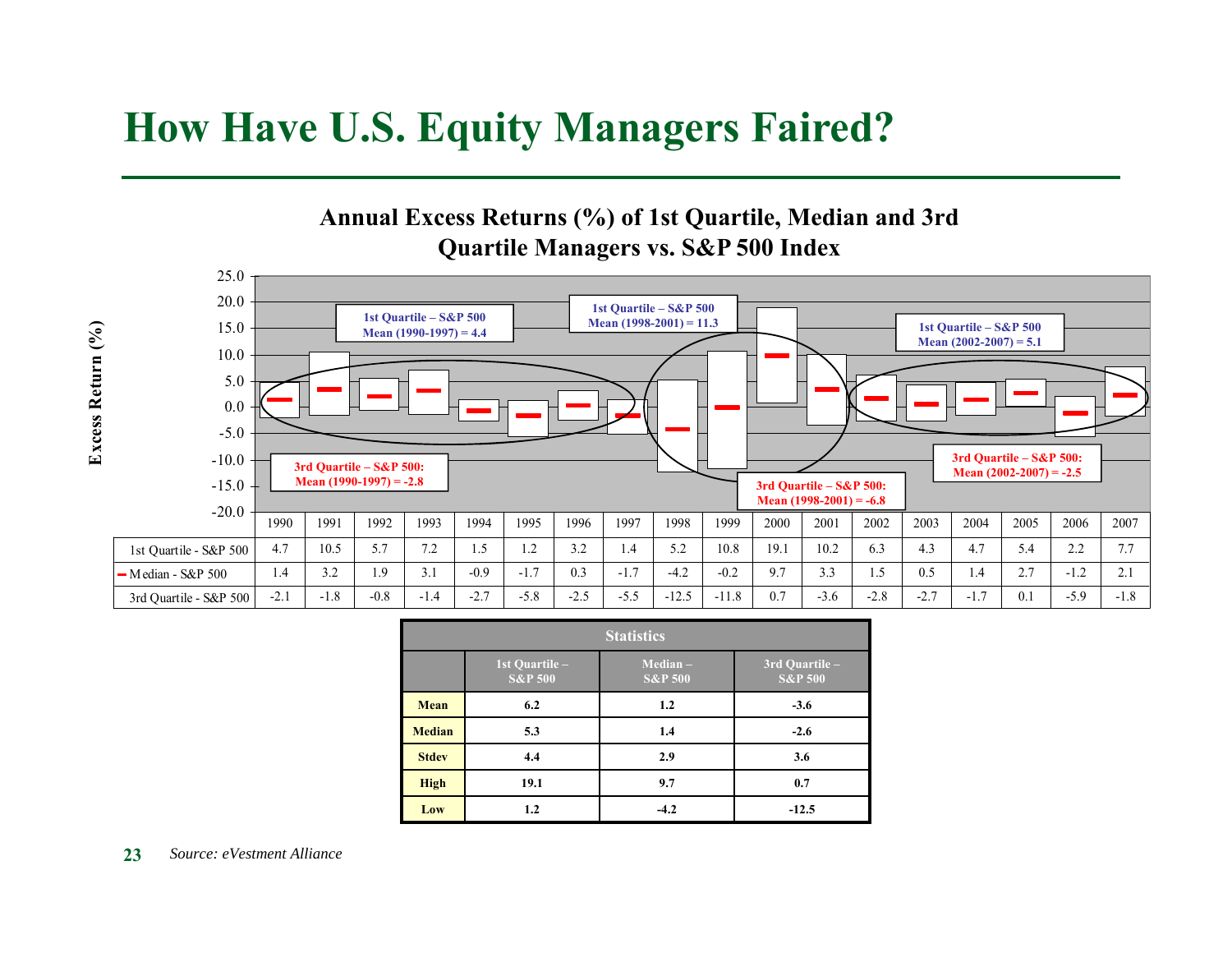### **How Have U.S. Small Cap Equity Managers Faired?**

#### **Annual Excess Returns (%) of 1st Quartile, Median and 3rd Quartile Managers vs. Russell 2000 Index**



| <b>Statistics</b> |                                       |                                   |                                       |  |
|-------------------|---------------------------------------|-----------------------------------|---------------------------------------|--|
|                   | 1st Quartile -<br><b>Russell 2000</b> | $Median -$<br><b>Russell 2000</b> | 3rd Quartile -<br><b>Russell 2000</b> |  |
| Mean              | 11.4                                  | 3.4                               | $-3.5$                                |  |
| <b>Median</b>     | 11.1                                  | 3.3                               | $-3.6$                                |  |
| <b>Stdev</b>      | 7.3                                   | 4.4                               | 4.5                                   |  |
| <b>High</b>       | 25.6                                  | 16.1                              | 3.9                                   |  |
| Low               | 0.8                                   | $-2.9$                            | $-15.3$                               |  |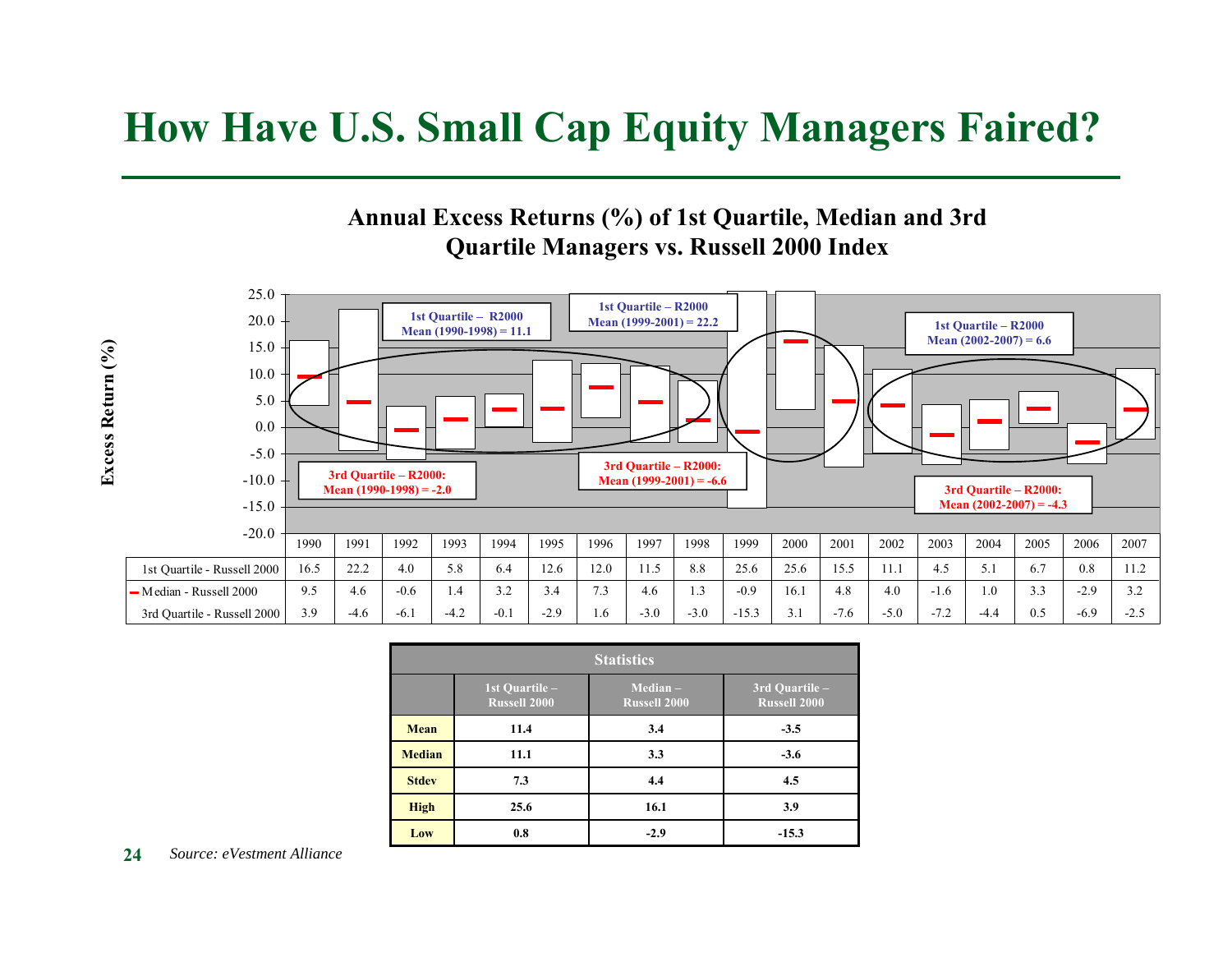### **How Have Global Equity Managers Faired?**

**Annual Excess Returns (%) of 1st Quartile, Median and 3rd Quartile Managers vs. MSCI World Index**



| <b>Statistics</b> |                                     |                                 |                                                   |  |
|-------------------|-------------------------------------|---------------------------------|---------------------------------------------------|--|
|                   | 1st Quartile -<br><b>MSCI World</b> | $Median -$<br><b>MSCI World</b> | $\overline{3}$ rd Quartile –<br><b>MSCI World</b> |  |
| Mean              | 7.4                                 | 2.4                             | $-1.4$                                            |  |
| <b>Median</b>     | 6.3                                 | 2.2                             | $-1.9$                                            |  |
| <b>Stdev</b>      | 5.4                                 | 3.5                             | 3.2                                               |  |
| <b>High</b>       | 21.0                                | 7.7                             | 4.8                                               |  |
| Low               | $-0.8$                              | $-5.3$                          | $-8.1$                                            |  |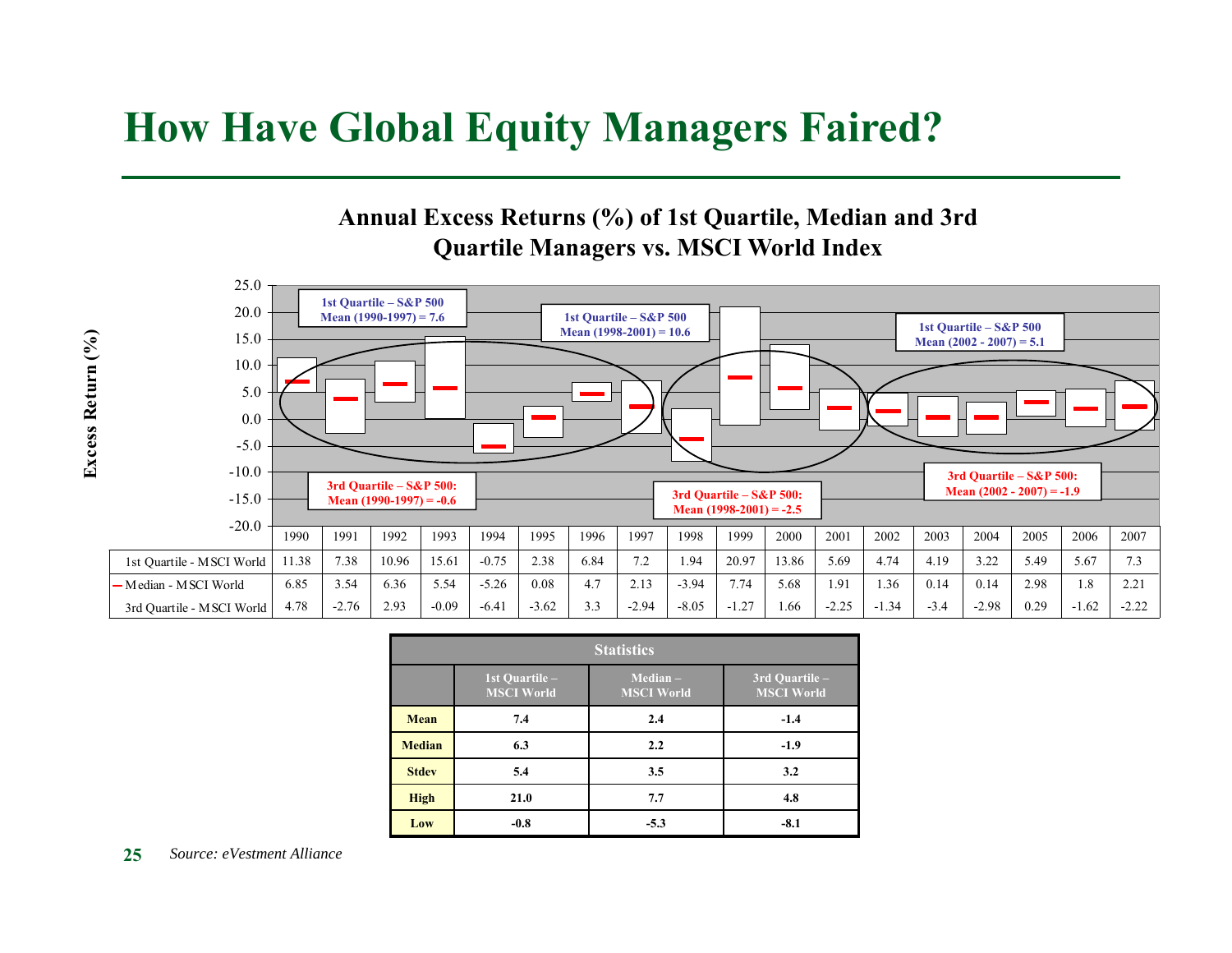# **So…..Can Active Managers "Beat the Market?"**

| <b>Asset Class</b>       | <b>Breadth</b> | <b>Skill</b> | <b>Odds of Success</b> |
|--------------------------|----------------|--------------|------------------------|
| <b>Cdn. Fixed Income</b> | Low            | Low          | Low                    |
| <b>Cdn. Equity</b>       | Low            | Avg.         | Avg.                   |
| <b>Cdn. Small Cap</b>    | Avg.           | High         | High                   |
| <b>U.S. Equity</b>       | High           | Avg.         | Avg.                   |
| <b>U.S. Small Cap</b>    | High           | High         | High                   |
| <b>Global Equity</b>     | High           | High         | High                   |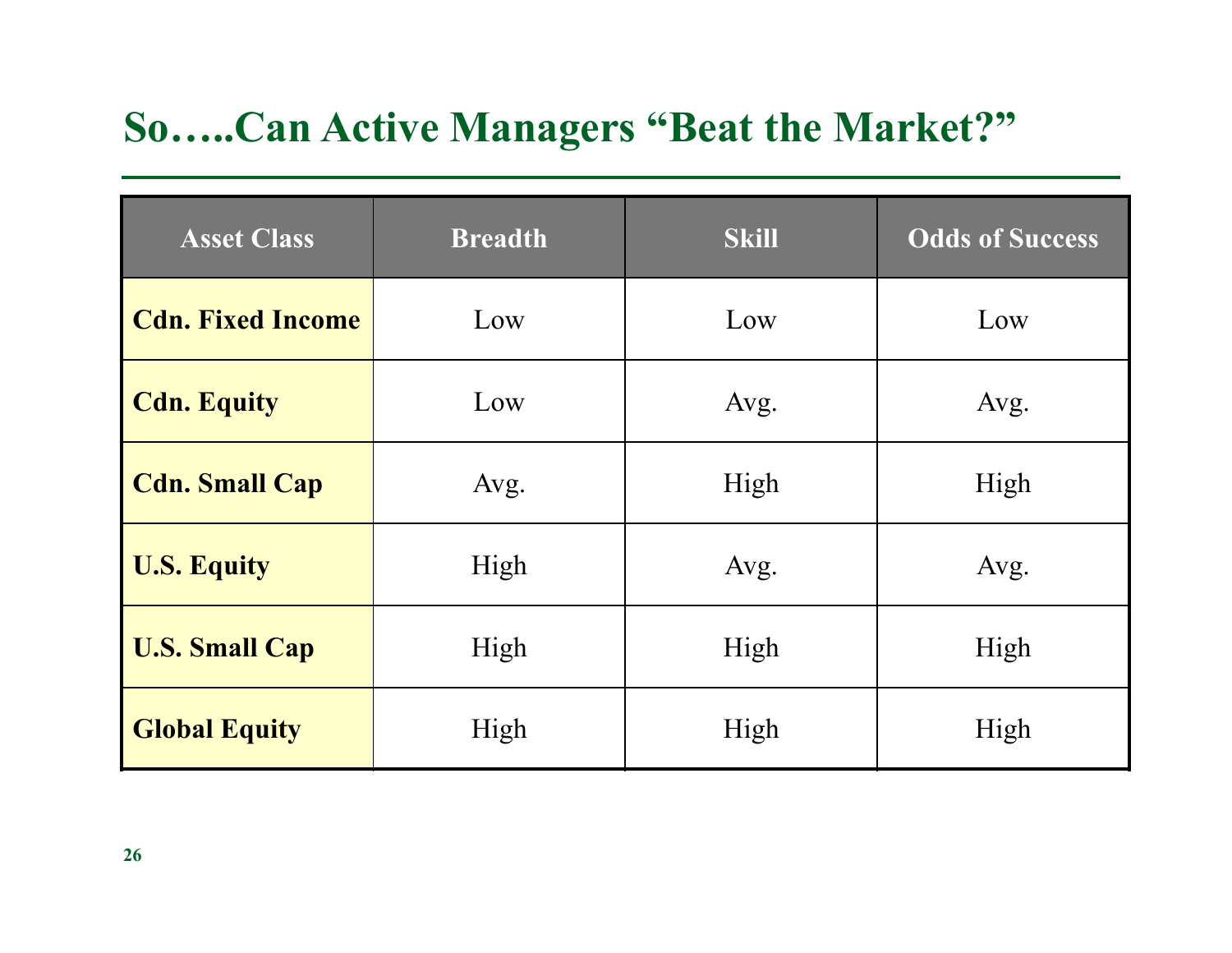# **Long Term Observations…..**

# **Active vs. Passive Management**

- $\blacksquare$ Average Manager Return = Market Return
	- i.e., Market Return  $=$  Passive Portfolios  $+$  Active Portfolios
- $\blacksquare$ The Market Rewards Different Factors over Time
- $\blacksquare$ Successful Active Managers Need Both Skill and Breadth
- $\blacksquare$ Active Management Pay Off For Managers in The Top Third of the Universe

"Properly measured, the average actively managed dollar must under-perform the average passively managed dollar net of costs. Active management is indeed a zero-sum game" Bill Sharpe, Noble Prize Winner in Economics

**<sup>27</sup>**Source: *The Arithmetic of Active Management: Does Fund Size Matter?* Reprinted with permission from The Financial Analysts' Journal Vol. 47, No. 1, by William Sharpe, January/February 1991. pp. 7-9 Copyright, 1991, Association for Investment Management and Research, Charlottesville, VA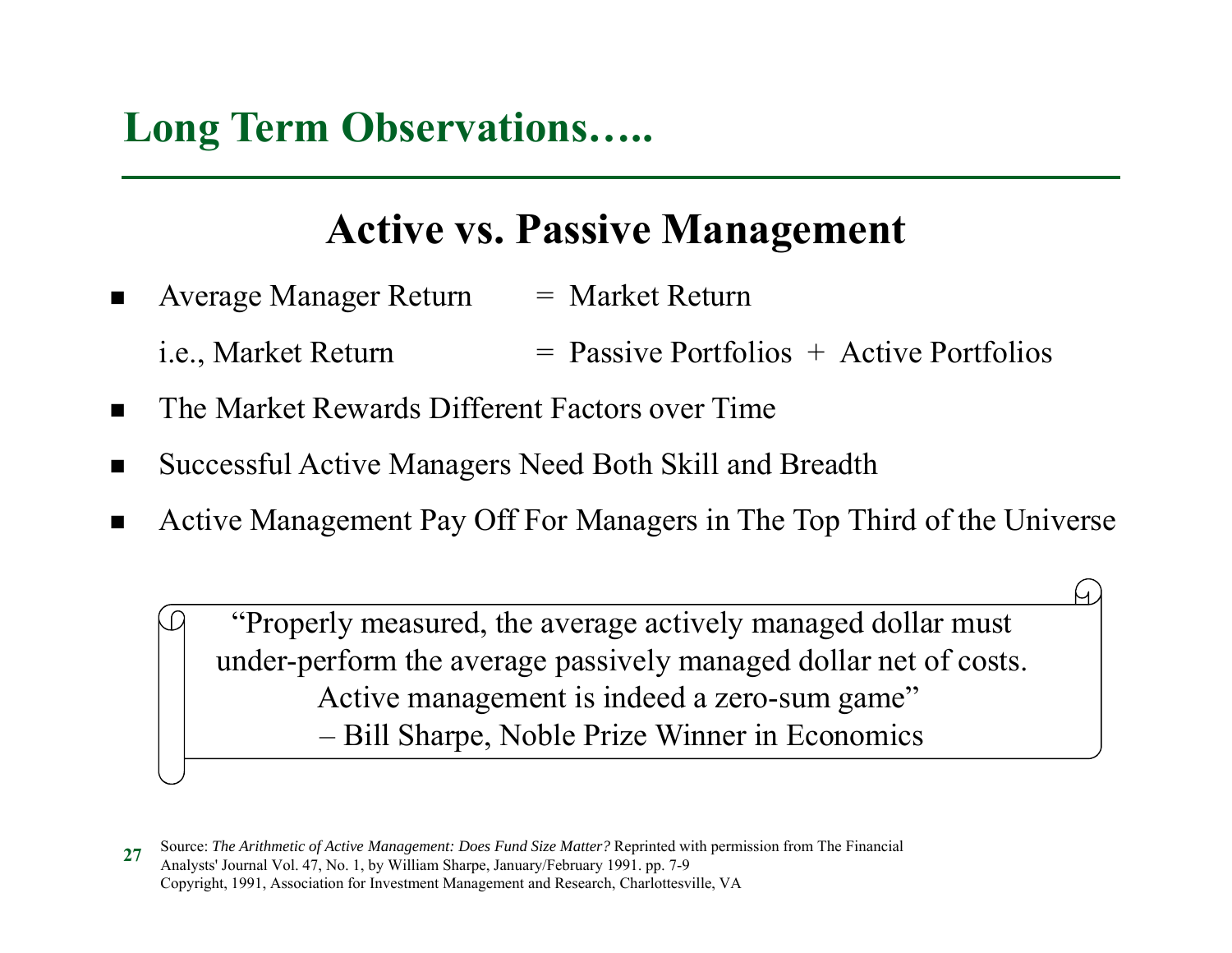### **So Why Can Active Management Sometimes Be Frustrating From a Client Perspective?**

- $\bullet$ Over Emphasis on Short Term Past Performance
- $\bullet$ Under Emphasis of Manager "Style" and Process
- $\bullet$ Change vs Shift in Investment Process
- •Organizational Uncertainty Challenges
- $\bullet$ Success Can Lead to Mediocrity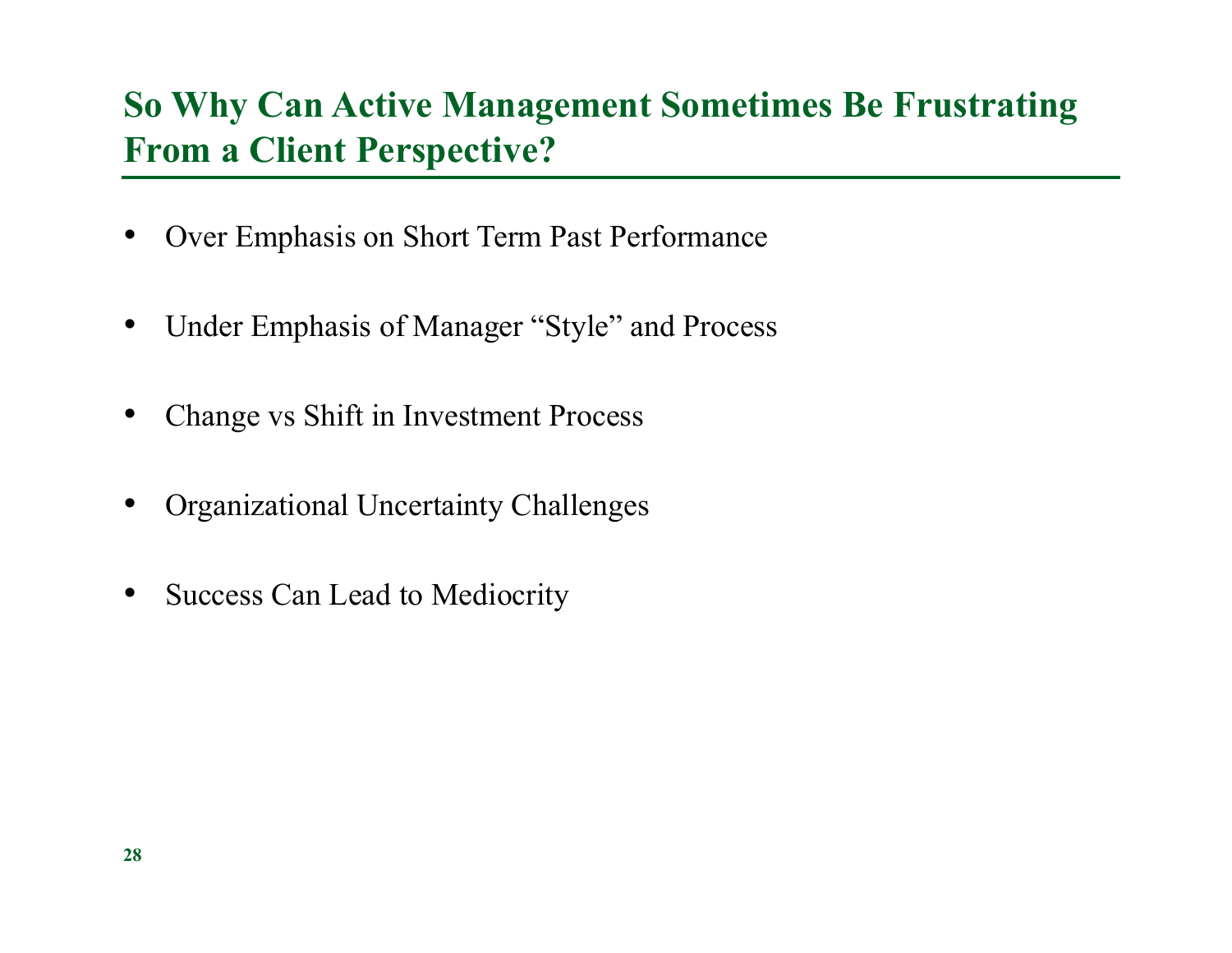# **Success Can Lead to Mediocrity**

### Why?

### **"Bets" Diminish Over Time Due To:**

- 1. Increase in AUM
- 2. Increase in Transaction Costs
- 3. Increase in "Qualified" (CFA Charterholder) Employees
- 4. Business Decision
	- $\bullet$ No Skill
	- •Protective Mode

**<sup>29</sup>**Source: *Mutual Fund Performance: Does Fund Size Matter?* Financial Analyst Journal, by Daniel C. Indro, Christine X. Jiang, Michael Y. Hu and Wyne Y. Lee, May 1999, The Evolution of Investment Processes, by Paul Greenwood, Russell Research Commentary, June 1999.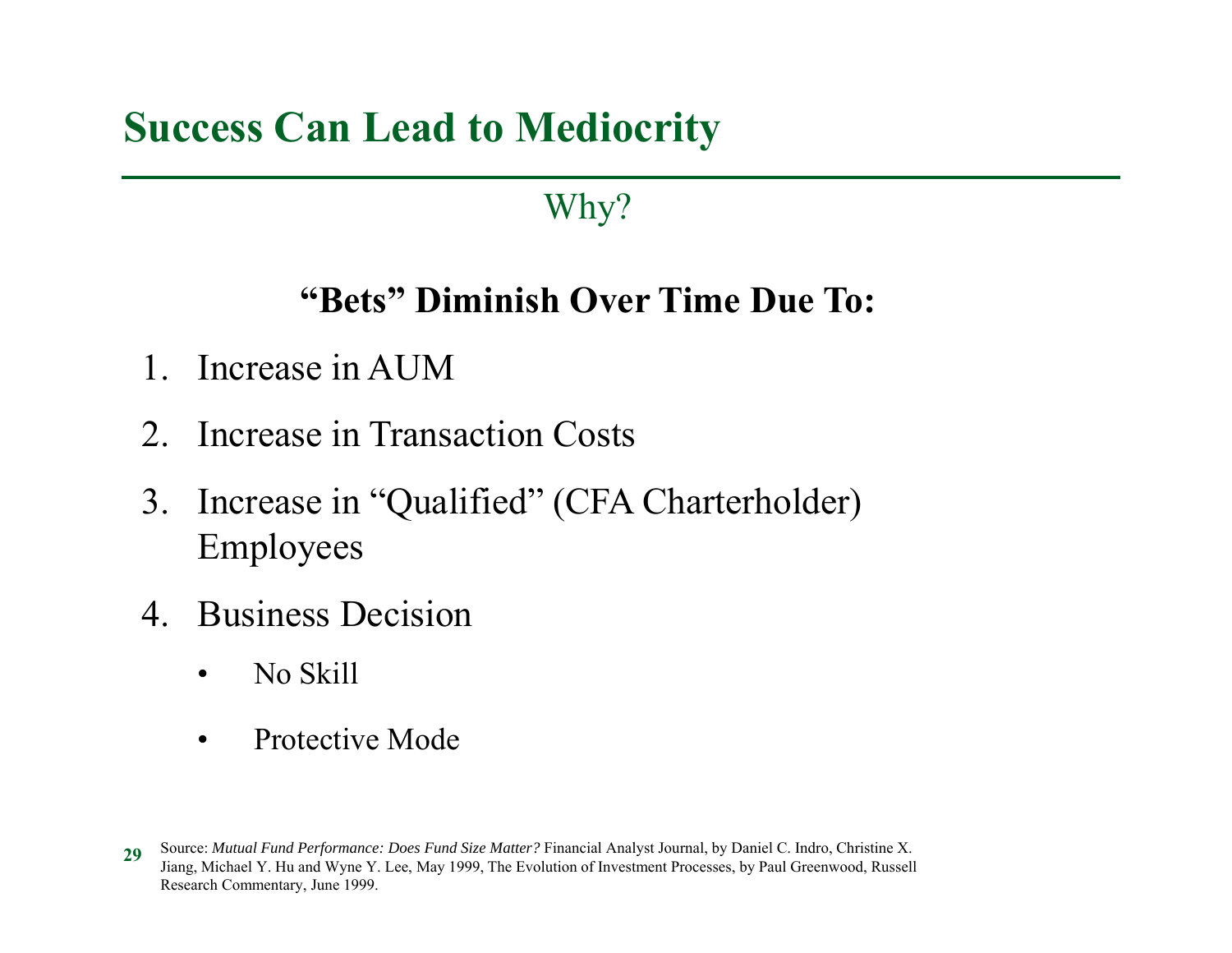# **Alpha Shrinkage As Assets Multiply**



**30** Source: *Asset Growth and Its Impact on Expected Alpha*, by R.Kahn, in Global Perspectives on Investment Management, CFA Institute, 2006, pages 197 – 212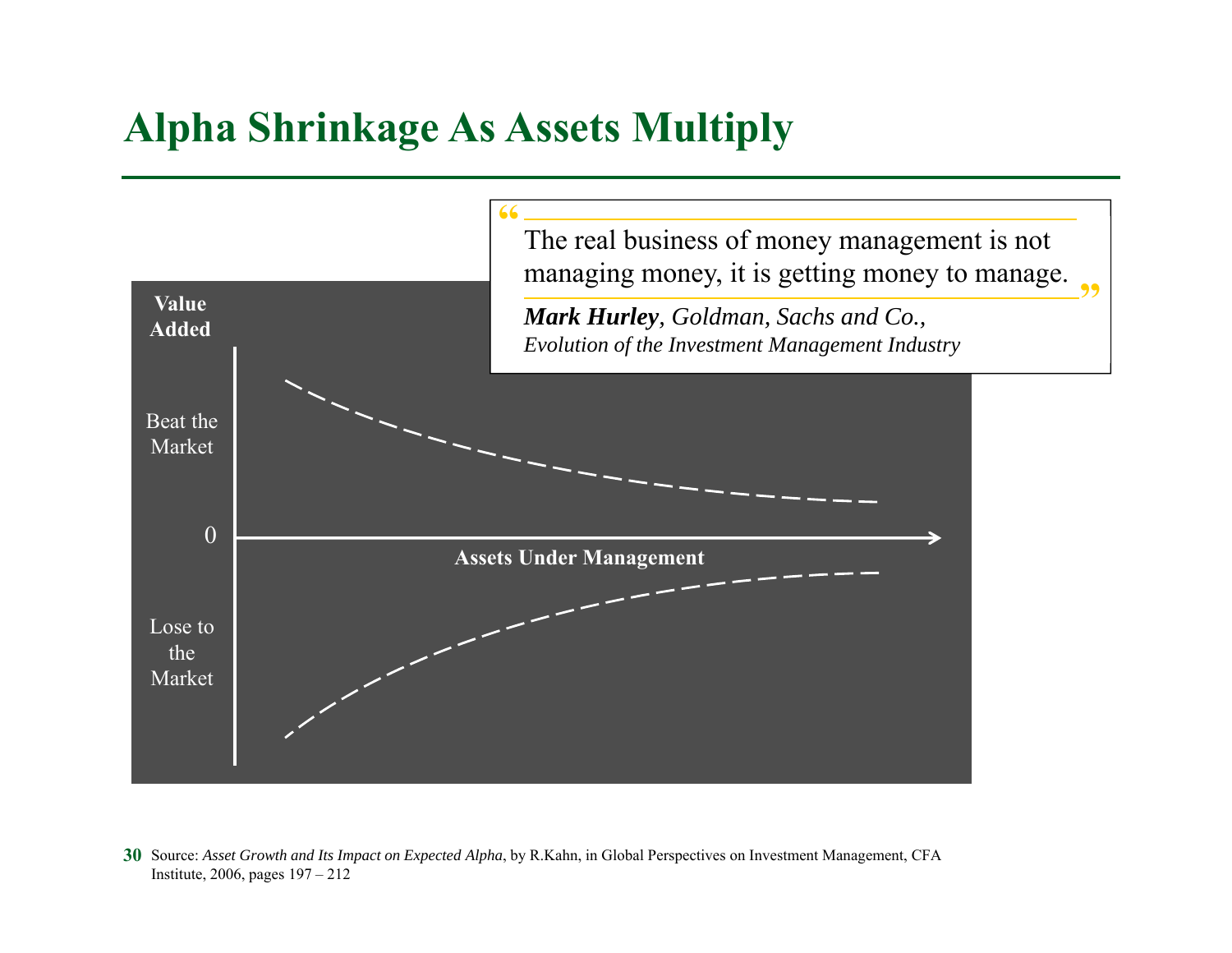# **Do We Really Understand Execution?**



**31** Source: *Analyzing Transaction Cost: Part 1*: Wayne Wagner and Steven Glass, The Journal of Investment Consulting, June 1999.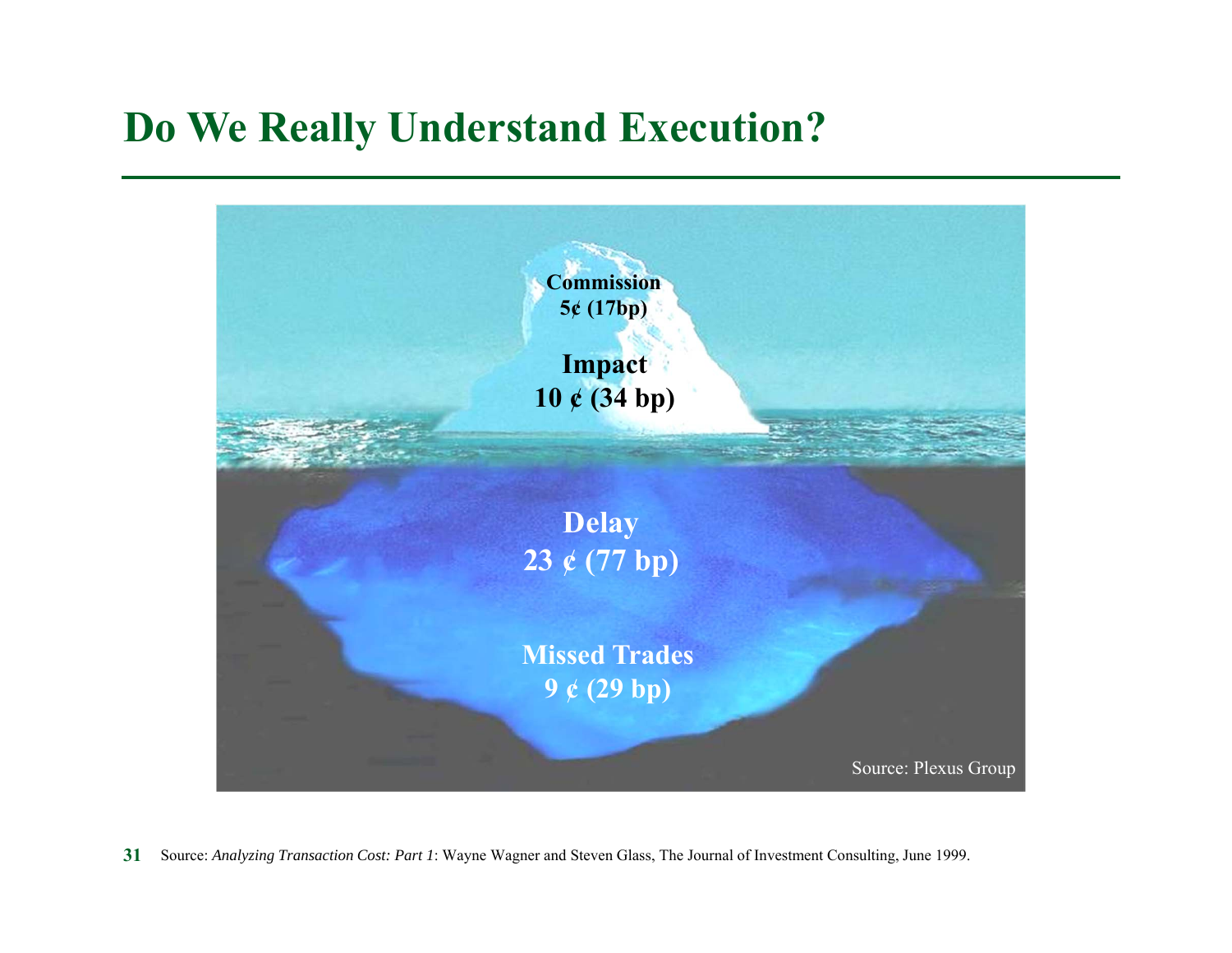#### $\frac{66}{2}$

Imagine a business in which other people hand you their money to look after and pay you handsomely for doing so. Even better, your fees go up every year, even if you are hopeless at the job. It sounds perfect.

**"**

#### *The Economist*

*March 1, 2008, Special Report on Asset Management*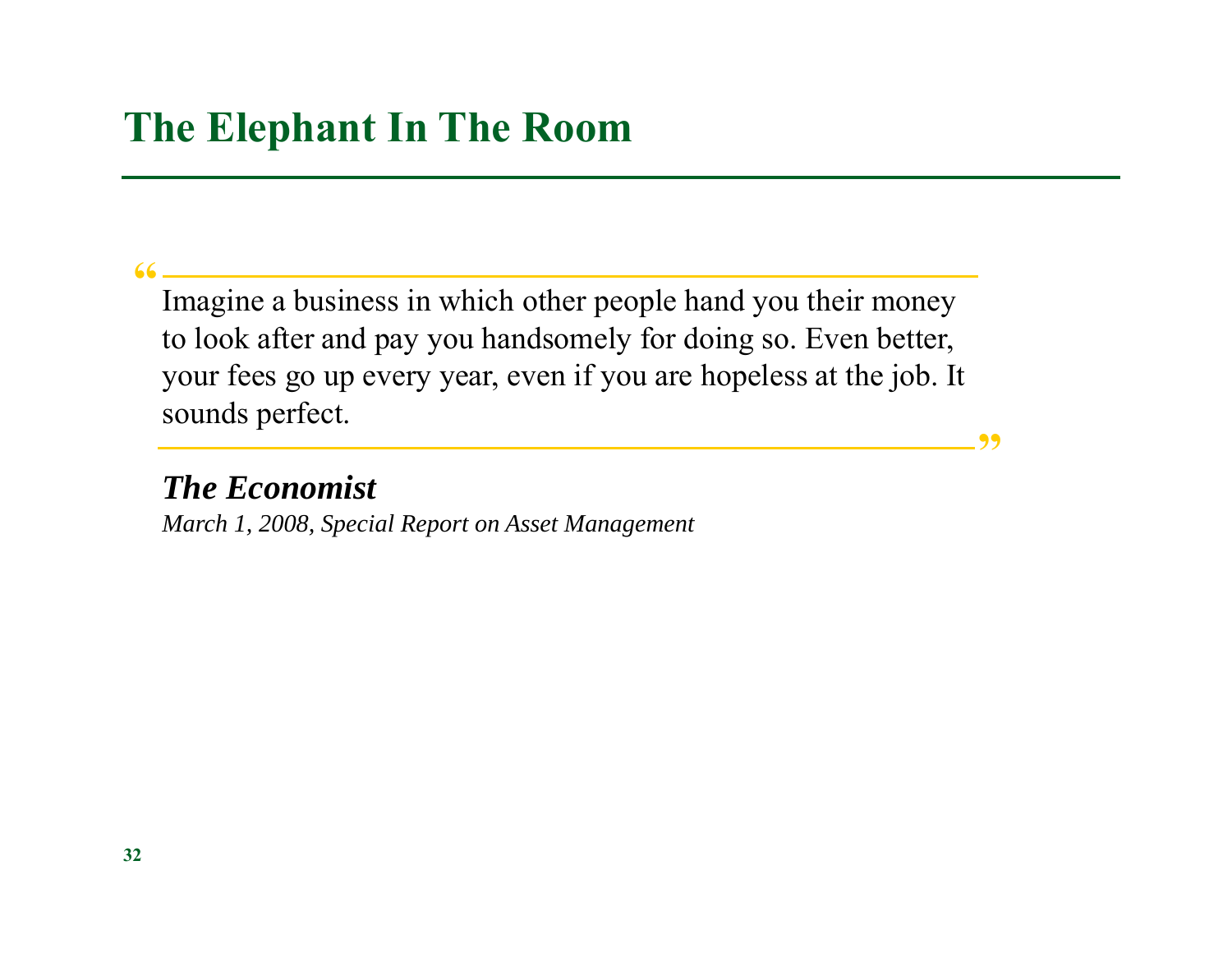# **Meeting the Success Challenge In The Investment Management Industry**

- •Investors Will Pay More Attention to Firm's Business model
- $\bullet$ Questions of Capacity will Come up More Frequently
- •Capacity Serious Investors Will Employ Performance Based Fees
- $\bullet$  This Will Lead More Managers to Focus on Maximizing Alpha as Opposed to Maximizing Assets